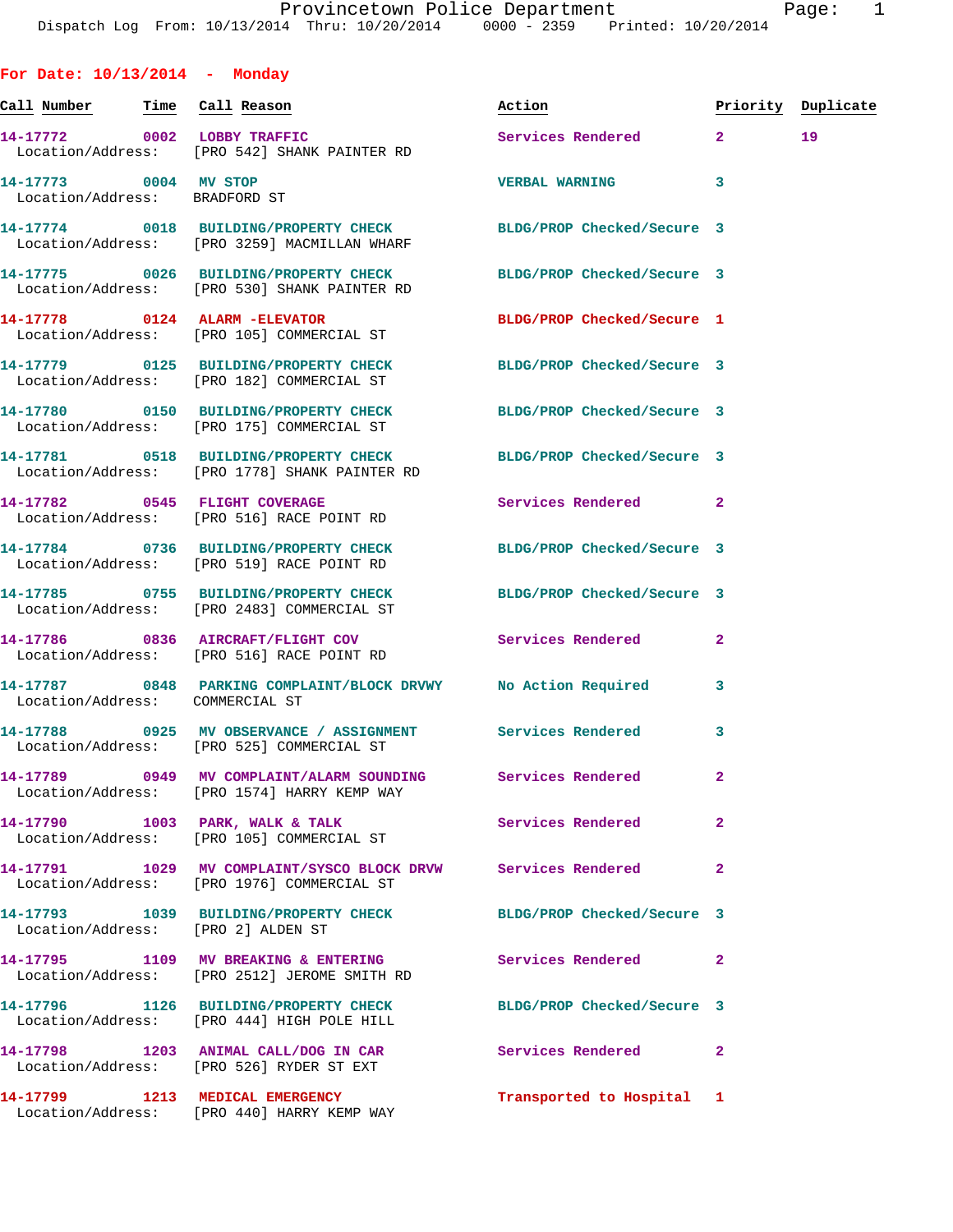|                                        |                                                                                                            | Provincetown Police Department                                                 |                |
|----------------------------------------|------------------------------------------------------------------------------------------------------------|--------------------------------------------------------------------------------|----------------|
|                                        |                                                                                                            | Dispatch Log From: 10/13/2014 Thru: 10/20/2014 0000 - 2359 Printed: 10/20/2014 |                |
|                                        | 14-17800 1307 LOST/FOUND-RETURNED Services Rendered<br>Location/Address: [PRO 2206] COMMERCIAL ST          |                                                                                | 3              |
| 14-17801 1323 MV DISABLED              | Location/Address: [PRO 2519] ROUTE 6                                                                       | Services Rendered                                                              | $\overline{2}$ |
| Location/Address: [PRO 94] BRADFORD ST | 14-17804 1348 BUILDING/PROPERTY CHECK                                                                      | BLDG/PROP Checked/Secure 3                                                     |                |
|                                        | Location/Address: [PRO 488] MAYFLOWER AVE                                                                  | 14-17803 1349 BUILDING/PROPERTY CHECK BLDG/PROP Checked/Secure 3               |                |
| Location/Address: RYDER ST             | 14-17805 1405 PARK, WALK & TALK                                                                            | <b>Services Rendered</b>                                                       | $\mathbf{2}$   |
| Location/Address: [PRO 569] WINSLOW ST | 14-17806 1429 SERVICE CALL/SCHOOL                                                                          | Services Rendered                                                              | 3              |
|                                        | 14-17807 1525 FLIGHT COVERAGE<br>Location/Address: [PRO 516] RACE POINT RD                                 | Services Rendered                                                              | $\overline{a}$ |
|                                        | 14-17808 1558 BUILDING/PROPERTY CHECK<br>Location/Address: [PRO 3317] CEMETERY RD                          | BLDG/PROP Checked/Secure 3                                                     |                |
|                                        | 14-17809 1656 BUILDING/PROPERTY CHECK<br>Location/Address: [PRO 489] MAYFLOWER AVE                         | BLDG/PROP Checked/Secure 3                                                     |                |
|                                        | 14-17810 1715 ALARM - GENERAL<br>Location/Address: [PRO 444] HIGH POLE HILL                                | <b>Services Rendered</b>                                                       | 1              |
|                                        | 14-17811 1852 BUILDING/PROPERTY CHECK<br>Location/Address: [PRO 2206] COMMERCIAL ST                        | BLDG/PROP Checked/Secure 3                                                     |                |
|                                        | 14-17812 1852 BUILDING/PROPERTY CHECK<br>Location/Address: [PRO 2483] COMMERCIAL ST                        | <b>Services Rendered</b>                                                       | 3              |
|                                        | 14-17813 1923 MV OBSERVANCE / ASSIGNMENT<br>Location/Address: HIGH POLE HL + BRADFORD ST                   | <b>No Action Required</b>                                                      | 3              |
|                                        | 14-17814 1940 PARK, WALK & TALK<br>Location/Address: [PRO 2500] COMMERCIAL ST                              | <b>Services Rendered</b>                                                       | $\overline{2}$ |
| 14-17815 1958 ALARM - FIRE             | Location/Address: [PRO 489] MAYFLOWER AVE                                                                  | <b>False Alarm</b>                                                             |                |
|                                        | Location/Address: [PRO 2962] COMMERCIAL ST                                                                 |                                                                                | 3              |
| Location/Address: [PRO 3287] ROUTE 6   | 14-17817 2121 BUILDING/PROPERTY CHECK                                                                      | BLDG/PROP Checked/Secure 3                                                     |                |
|                                        | 14-17818 2142 BUILDING/PROPERTY CHECK<br>Location/Address: [PRO 433] RYDER ST EXT                          | BLDG/PROP Checked/Secure 3                                                     |                |
|                                        | 14-17819 2152 BUILDING/PROPERTY CHECK<br>Location/Address: [PRO 3430] COMMERCIAL ST                        | <b>Services Rendered</b>                                                       | 3              |
| Location/Address: SHANK PAINTER RD     | 14-17820 2214 MV OBSERVANCE / ASSIGNMENT Services Rendered                                                 |                                                                                | 3              |
|                                        | Location/Address: [PRO 530] SHANK PAINTER RD                                                               | 14-17821 2345 BUILDING/PROPERTY CHECK BLDG/PROP Checked/Secure 3               |                |
|                                        | 14-17822 2349 MV OBSERVANCE / ASSIGNMENT Services Rendered<br>Location/Address: HIGH POLE HL + BRADFORD ST |                                                                                | 3              |
|                                        | Location/Address: [PRO 16] MAYFLOWER AVE                                                                   | 14-17823 2357 BUILDING/PROPERTY CHECK BLDG/PROP Checked/Secure 3               |                |

**For Date: 10/14/2014 - Tuesday**

Page: 2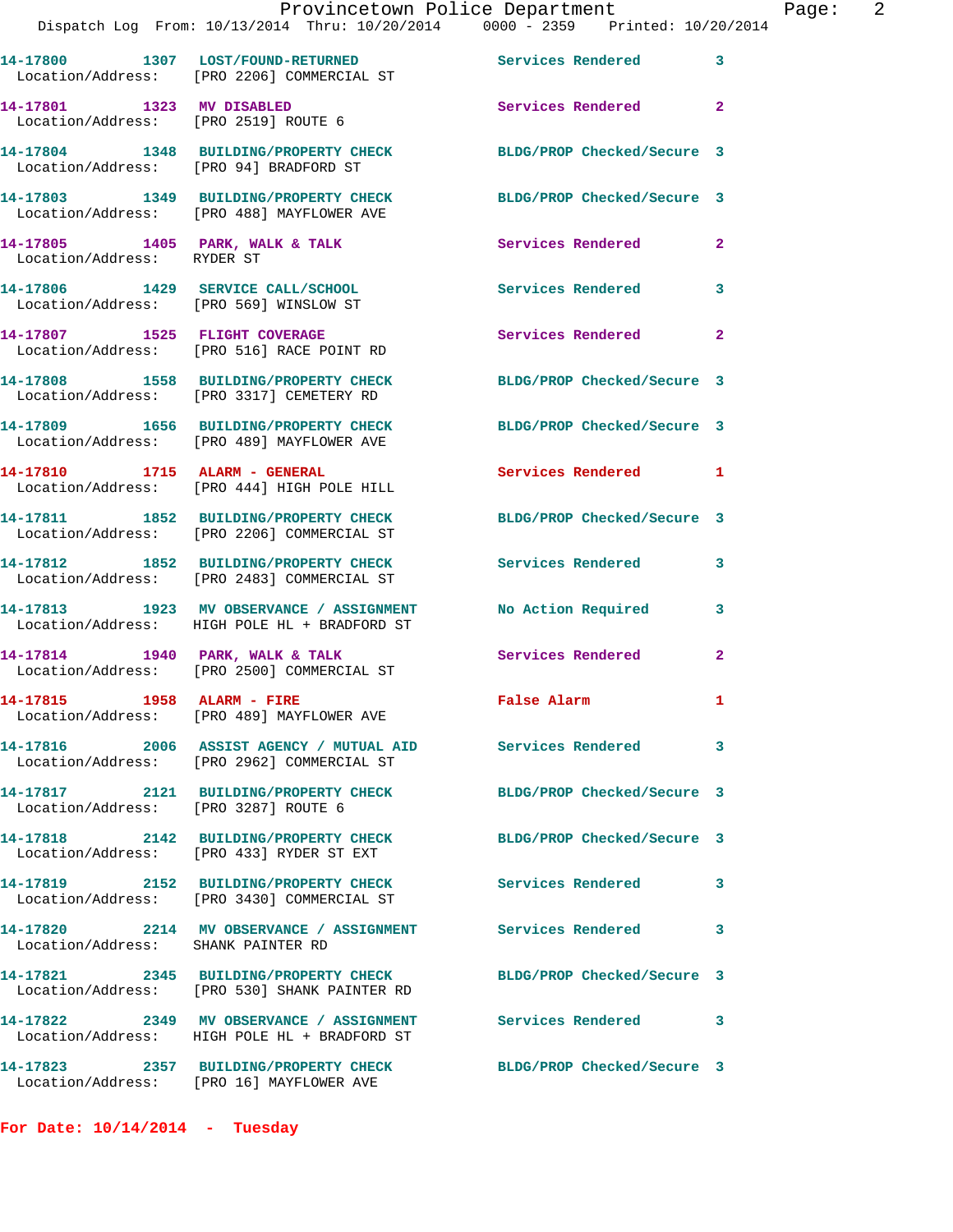|                                                        | 14-17824 0014 BUILDING/PROPERTY CHECK BLDG/PROP Checked/Secure 3<br>Location/Address: [PRO 2512] JEROME SMITH RD |                            |                |    |
|--------------------------------------------------------|------------------------------------------------------------------------------------------------------------------|----------------------------|----------------|----|
|                                                        | 14-17825 0030 BUILDING/PROPERTY CHECK Services Rendered 3<br>Location/Address: [PRO 2481] TREMONT ST             |                            |                |    |
|                                                        | 14-17826 0042 BUILDING/PROPERTY CHECK BLDG/PROP Checked/Secure 3<br>Location/Address: [PRO 3287] ROUTE 6         |                            |                |    |
|                                                        | 14-17827 0052 MV OBSERVANCE / ASSIGNMENT Services Rendered 3<br>Location/Address: BRADFORD ST + HOWLAND ST       |                            |                |    |
|                                                        | 14-17828 0058 SUSPICIOUS ACTIVITY<br>Location/Address: [PRO 3242] COMMERCIAL ST                                  | No Action Required         | 2              |    |
|                                                        | 14-17829 0211 BUILDING/PROPERTY CHECK<br>Location/Address: [PRO 440] HARRY KEMP WAY                              | BLDG/PROP Checked/Secure 3 |                |    |
|                                                        | 14-17830 0423 LOBBY TRAFFIC<br>Location/Address: [PRO 542] SHANK PAINTER RD                                      | Services Rendered 2        |                | 27 |
|                                                        | 14-17831 0431 ANIMAL CALL<br>Location/Address: [PRO 1131] TINYS WAY                                              | Services Rendered          | $\mathbf{2}$   |    |
|                                                        | 14-17833 0607 BUILDING/PROPERTY CHECK<br>Location/Address: [PRO 1638] COMMERCIAL ST                              | BLDG/PROP Checked/Secure 3 |                |    |
|                                                        | 14-17834 0634 COMPLAINT<br>Location/Address: [PRO 3314] COMMERCIAL ST                                            | SPOKEN TO                  | 3              |    |
|                                                        | 14-17837 0725 MV OBSERVANCE / ASSIGNMENT Services Rendered<br>Location/Address: [PRO 2521] ROUTE 6               |                            | 3              |    |
|                                                        | 14-17838 0741 ANIMAL CALL<br>Location/Address: [PRO 2479] ROUTE 6                                                | Could Not Locate           | $\overline{2}$ |    |
|                                                        | 14-17839 0806 BUILDING/PROPERTY CHECK BLDG/PROP Checked/Secure 3<br>Location/Address: [PRO 433] RYDER ST EXT     |                            |                |    |
|                                                        | 14-17840 0814 BUILDING/PROPERTY CHECK<br>Location/Address: [PRO 1638] COMMERCIAL ST                              | BLDG/PROP Checked/Secure 3 |                |    |
|                                                        | 14-17841 0825 MV OBSERVANCE / ASSIGNMENT Services Rendered 3<br>Location/Address: BRADFORD ST + RYDER ST         |                            |                |    |
|                                                        | 14-17856 6834 SERVICE CALL/COURT TRANSPORT Services Rendered<br>Location/Address: [PRO 542] SHANK PAINTER RD     |                            | 3              |    |
| 14-17842 0850 MV STOP<br>Location/Address: BRADFORD ST |                                                                                                                  | <b>VERBAL WARNING</b>      | 3              |    |
|                                                        | 14-17843 0919 BUILDING/PROPERTY CHECK BLDG/PROP Checked/Secure 3<br>Location/Address: [PRO 2206] COMMERCIAL ST   |                            |                |    |
|                                                        | 14-17845 1004 MV OBSERVANCE / ASSIGNMENT Services Rendered<br>Location/Address: [PRO 595] BRADFORD ST            |                            | 3              |    |
|                                                        | 14-17846 1007 MV ACCIDENT<br>Location/Address: [PRO 602] STANDISH ST                                             | Services Rendered          | 1              |    |
|                                                        | 14-17847 1022 MEDICAL/ D.O.T.<br>Location/Address: [PRO 440] HARRY KEMP WAY                                      | Transported to Hospital 1  |                |    |
|                                                        | 14-17848 1027 ALARM / BURGLER<br>Location/Address: [PRO 346] COMMERCIAL ST                                       | BLDG/PROP Checked/Secure 1 |                |    |
| 14-17850 1046 SERVE WARRANT                            | Location/Address: [PRO 1004] NELSON AVE                                                                          | Could Not Locate 3         |                |    |
|                                                        | 14-17851 1054 BUILDING/PROPERTY CHECK                                                                            | BLDG/PROP Checked/Secure 3 |                |    |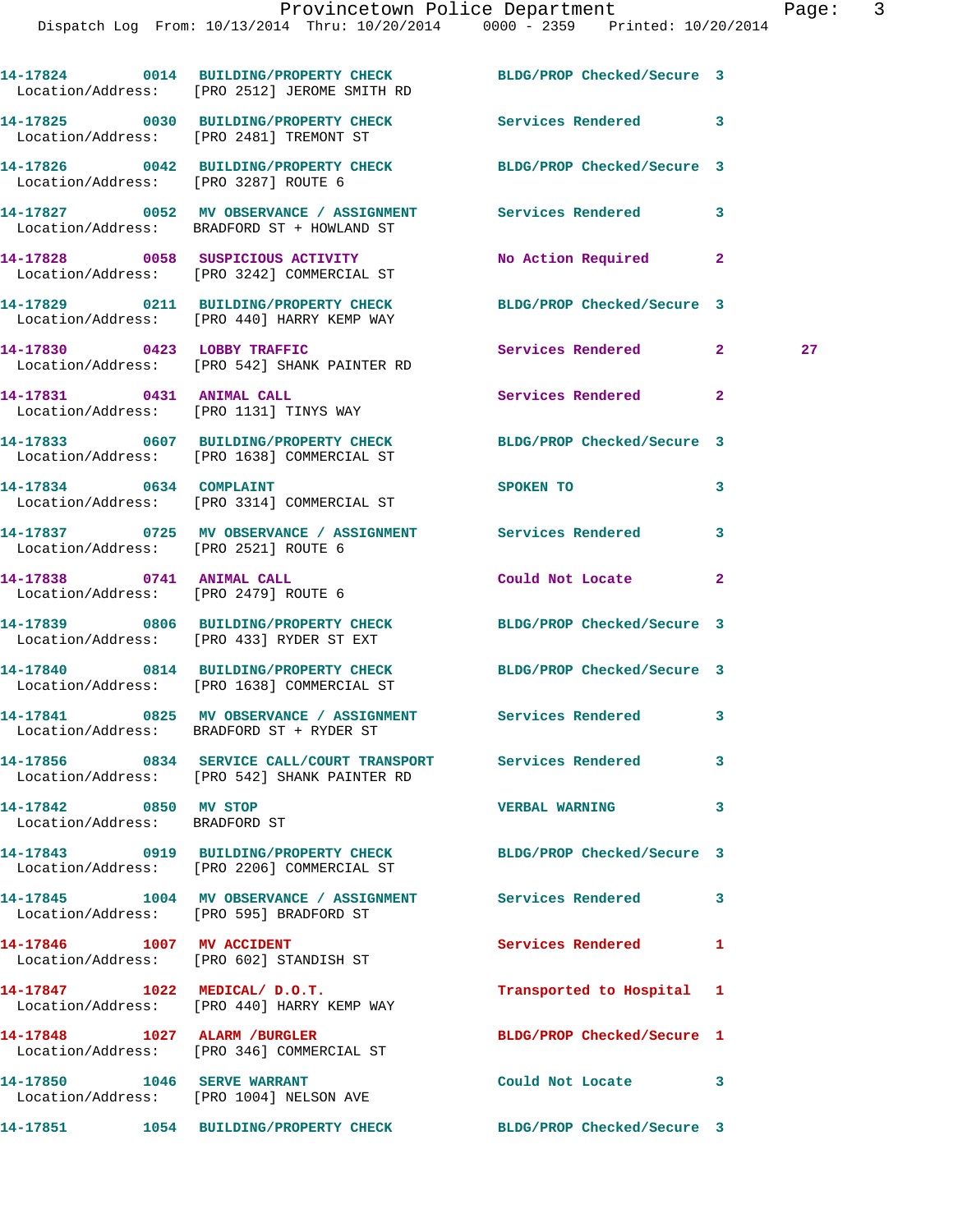|                                                                  | Dispatch Log From: 10/13/2014 Thru: 10/20/2014 0000 - 2359 Printed: 10/20/2014                                     | Provincetown Police Department | Page: 4      |
|------------------------------------------------------------------|--------------------------------------------------------------------------------------------------------------------|--------------------------------|--------------|
|                                                                  | Location/Address: [PRO 519] RACE POINT RD                                                                          |                                |              |
|                                                                  | 14-17852 1106 SERVICE CALL/BULLET TURNED IN Services Rendered 3<br>Location/Address: [PRO 542] SHANK PAINTER RD    |                                |              |
| Location/Address: SEASHORE PARK DR                               | 14-17853 1118 ANIMAL CALL/WHITE FLUFFY CAT Services Rendered 2                                                     |                                |              |
| Location/Address: COMMERCIAL ST                                  | 14-17854 1133 ANIMAL CALL/LOOSE WHITE DOG Services Rendered 2                                                      |                                |              |
|                                                                  | 14-17855 1154 BUILDING/PROPERTY CHECK BLDG/PROP Checked/Secure 3<br>Location/Address: [PRO 3737] BRADFORD ST       |                                |              |
|                                                                  | 14-17857 1236 PARK, WALK & TALK Services Rendered 2<br>Location/Address: [PRO 105] COMMERCIAL ST                   |                                |              |
|                                                                  | 14-17858 1240 MV OBSERVANCE / ASSIGNMENT Services Rendered 3<br>Location/Address: HARRY KEMP WAY + AUNT SUKEYS WAY |                                |              |
|                                                                  | 14-17859 1309 BUILDING/PROPERTY CHECK BLDG/PROP Checked/Secure 3<br>Location/Address: [PRO 2490] PROVINCELANDS RD  |                                |              |
|                                                                  | 14-17860 1312 MV OBSERVANCE / ASSIGNMENT Services Rendered 3<br>Location/Address: ROUTE 6 + SHANK PAINTER RD       |                                |              |
| 14-17861 1313 MV STOP                                            | Location/Address: HARRY KEMP WAY + CONWELL ST                                                                      | <b>VERBAL WARNING</b>          | $\mathbf{3}$ |
|                                                                  | 14-17862 1352 ASSIST AGENCY / ALARM RANGER Services Rendered 3<br>Location/Address: [PRO 515] RACE POINT RD        |                                |              |
| 14-17863 1355 MV STOP                                            | Location/Address: [PRO 3296] SHANK PAINTER RD                                                                      | <b>VERBAL WARNING</b>          | 3            |
|                                                                  | 14-17864 1434 ASSIST AGENCY /WATER DEPT. Services Rendered 3<br>Location/Address: BRADFORD ST + SHANK PAINTER RD   |                                |              |
|                                                                  | 14-17865 1633 LOST KEYS<br>Location/Address: [PRO 1112] STANDISH AVE                                               | Services Rendered              | $\mathbf{3}$ |
| 14-17866 1651 LOST/1 PHONE                                       | Location/Address: [PRO 191] COMMERCIAL ST                                                                          | Could Not Locate 3             |              |
| 14-17867 1700 LOST DOG/TRURO<br>Location/Address: [TRU] SHORE RD |                                                                                                                    | Services Rendered              | $\mathbf{2}$ |
|                                                                  | 14-17868 1705 BUILDING/PROPERTY CHECK<br>Location/Address: [PRO 2898] JEROME SMITH RD                              | BLDG/PROP Checked/Secure 3     |              |
| Location/Address: ROUTE 6 + SNAIL RD                             | 14-17869 1734 MV OBSERVANCE / ASSIGNMENT Services Rendered 3                                                       |                                |              |
|                                                                  | 14-17870 1804 BUILDING/PROPERTY CHECK BLDG/PROP Checked/Secure 3<br>Location/Address: [PRO 2898] JEROME SMITH RD   |                                |              |
|                                                                  | 14-17871 1829 MV OBSERVANCE / ASSIGNMENT<br>Location/Address: [PRO 530] SHANK PAINTER RD                           | No Action Required 3           |              |
|                                                                  | 14-17872 1857 MV OBSERVANCE / ASSIGNMENT Services Rendered 3<br>Location/Address: [PRO 2368] SHANK PAINTER RD      |                                |              |
|                                                                  | 14-17873 2025 BUILDING/PROPERTY CHECK<br>Location/Address: [PRO 1638] COMMERCIAL ST                                | BLDG/PROP Checked/Secure 3     |              |
|                                                                  | 14-17874 2042 BUILDING/PROPERTY CHECK BLDG/PROP Checked/Secure 3<br>Location/Address: [PRO 433] RYDER ST EXT       |                                |              |
|                                                                  | 14-17875 2122 BUILDING/PROPERTY CHECK BLDG/PROP Checked/Secure 3<br>Location/Address: [PRO 519] RACE POINT RD      |                                |              |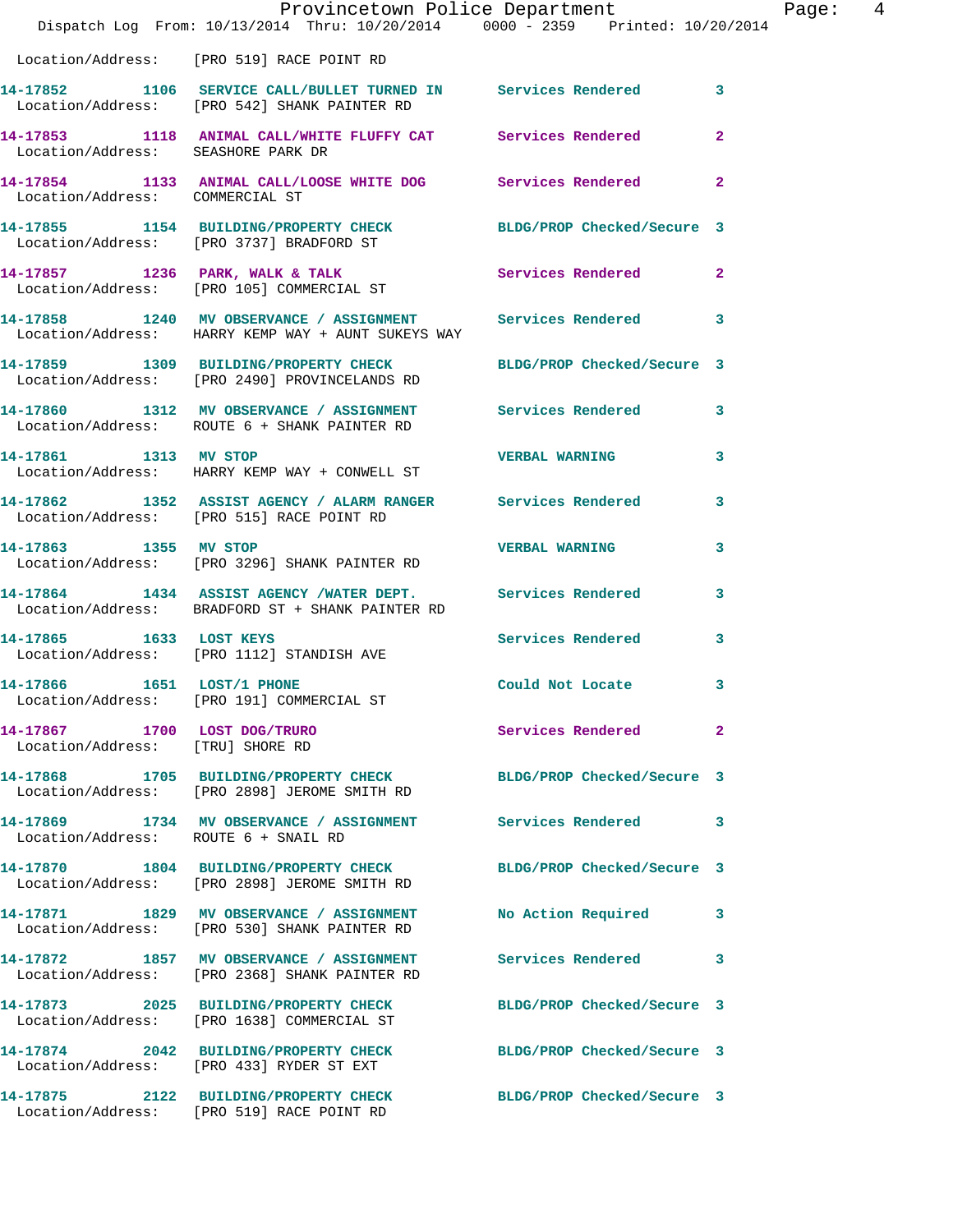|                                                                                           |                                                                                                                  | Provincetown Police Department                                                                                | Page: 5 |
|-------------------------------------------------------------------------------------------|------------------------------------------------------------------------------------------------------------------|---------------------------------------------------------------------------------------------------------------|---------|
|                                                                                           |                                                                                                                  | Dispatch Log From: 10/13/2014 Thru: 10/20/2014 0000 - 2359 Printed: 10/20/2014                                |         |
|                                                                                           | 14-17876 2138 BUILDING/PROPERTY CHECK BLDG/PROP Checked/Secure 3<br>Location/Address: [PRO 444] HIGH POLE HILL   |                                                                                                               |         |
|                                                                                           | 14-17879 2216 BUILDING/PROPERTY CHECK BLDG/PROP Checked/Secure 3<br>Location/Address: [PRO 2542] COMMERCIAL ST   |                                                                                                               |         |
|                                                                                           | 14-17880 2345 BUILDING/PROPERTY CHECK BLDG/PROP Checked/Secure 3<br>Location/Address: [PRO 519] RACE POINT RD    |                                                                                                               |         |
| For Date: $10/15/2014$ - Wednesday                                                        |                                                                                                                  |                                                                                                               |         |
|                                                                                           |                                                                                                                  | 14-17882 0015 BUILDING/PROPERTY CHECK BLDG/PROP Checked/Secure 3<br>Location/Address: [PRO 175] COMMERCIAL ST |         |
|                                                                                           | 14-17883 0017 DISTURBANCE<br>Location/Address: [PRO 196] COMMERCIAL ST                                           | No Action Required 1                                                                                          |         |
|                                                                                           | 14-17884 0023 LOBBY TRAFFIC<br>Location/Address: [PRO 542] SHANK PAINTER RD                                      | Services Rendered 2                                                                                           | 34      |
|                                                                                           | 14-17885 0043 DISTURBANCE<br>Location/Address: [PRO 183] COMMERCIAL ST                                           | SPOKEN TO<br>1                                                                                                |         |
|                                                                                           | 14-17886 0106 MV OBSERVANCE / ASSIGNMENT Services Rendered 3<br>Location/Address: [PRO 2489] BRADFORD ST         |                                                                                                               |         |
|                                                                                           | 14-17887 0109 BUILDING/PROPERTY CHECK<br>Location/Address: [PRO 545] SHANK PAINTER RD                            | BLDG/PROP Checked/Secure 3                                                                                    |         |
|                                                                                           | 14-17888 0207 BUILDING/PROPERTY CHECK BLDG/PROP Checked/Secure 3<br>Location/Address: [PRO 2483] COMMERCIAL ST   |                                                                                                               |         |
|                                                                                           | 14-17889 0531 BUILDING/PROPERTY CHECK<br>Location/Address: [PRO 1778] SHANK PAINTER RD                           | BLDG/PROP Checked/Secure 3                                                                                    |         |
|                                                                                           | 14-17890 0547 BUILDING/PROPERTY CHECK BLDG/PROP Checked/Secure 3<br>Location/Address: [PRO 2898] JEROME SMITH RD |                                                                                                               |         |
| 14-17891 0609 MV STOP<br>Location/Address: ROUTE 6                                        |                                                                                                                  | VERBAL WARNING 3                                                                                              |         |
|                                                                                           | 14-17892 0737 BUILDING/PROPERTY CHECK BLDG/PROP Checked/Secure 3<br>Location/Address: [PRO 564] BAYBERRY AVE     |                                                                                                               |         |
| Location/Address: [PRO 569] WINSLOW ST                                                    | 14-17893 0805 SERVICE CALL/HIGH SCHOOL Services Rendered 3                                                       |                                                                                                               |         |
| Location/Address: [PRO 3287] ROUTE 6                                                      | 14-17894 0809 BUILDING/PROPERTY CHECK BLDG/PROP Checked/Secure 3                                                 |                                                                                                               |         |
|                                                                                           | 14-17895 0810 ALARM TESTING<br>Location/Address: [PRO 105] COMMERCIAL ST                                         | Services Rendered 1                                                                                           |         |
|                                                                                           | 14-17896 0827 BUILDING/PROPERTY CHECK BLDG/PROP Checked/Secure 3<br>Location/Address: [PRO 2483] COMMERCIAL ST   |                                                                                                               |         |
|                                                                                           | 14-17897 0842 ANIMAL/DOG BIT<br>Location/Address: [PRO 594] COMMERCIAL ST                                        | Services Rendered 2                                                                                           |         |
|                                                                                           | 14-17899 0901 PARK, WALK & TALK 6 Services Rendered 2<br>Location/Address: [PRO 2206] COMMERCIAL ST              |                                                                                                               |         |
|                                                                                           | 14-17900 0903 BUILDING/PROPERTY CHECK<br>Location/Address: [PRO 447] JEROME SMITH RD                             | BLDG/PROP Checked/Secure 3                                                                                    |         |
| 14-17901 0916 MV ACCIDENT<br>Location/Address: BRADFORD ST<br>Refer To Accident: 14-62-AC |                                                                                                                  | Services Rendered 1                                                                                           |         |
|                                                                                           |                                                                                                                  | 14-17902 0943 BUILDING/PROPERTY CHECK BLDG/PROP Checked/Secure 3                                              |         |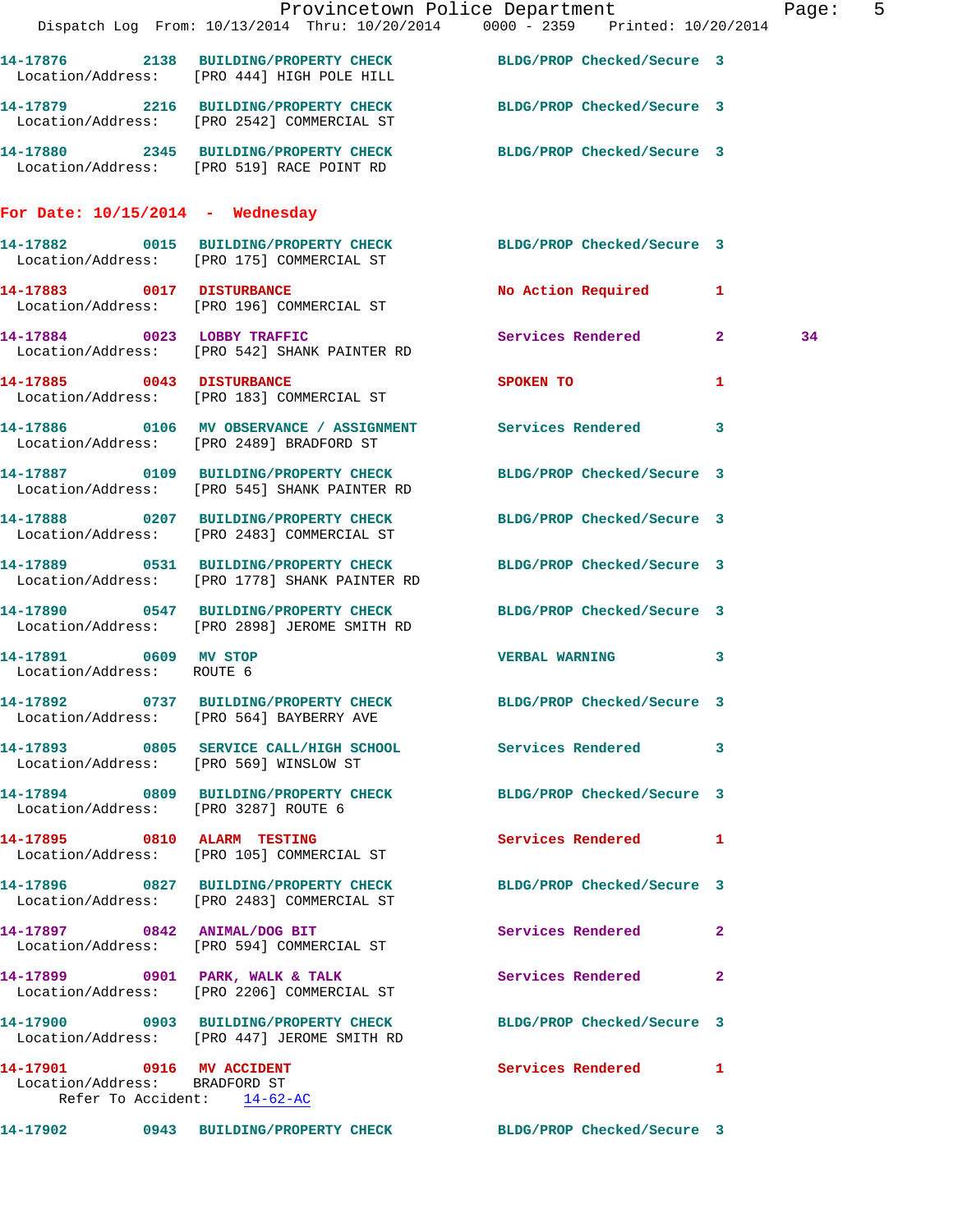|                                        | Provincetown Police Department<br>Dispatch Log From: 10/13/2014 Thru: 10/20/2014 0000 - 2359 Printed: 10/20/2014 |                                                                                                                 | Page: 6      |
|----------------------------------------|------------------------------------------------------------------------------------------------------------------|-----------------------------------------------------------------------------------------------------------------|--------------|
| Location/Address: [PRO 571] ALDEN ST   |                                                                                                                  |                                                                                                                 |              |
|                                        | 14-17903 1006 MV OBSERVANCE / ASSIGNMENT Services Rendered 3<br>Location/Address: BRADFORD ST + HOWLAND ST       |                                                                                                                 |              |
| 14-17904 1015 MV STOP                  | Location/Address: [PRO 349] COMMERCIAL ST                                                                        | <b>VERBAL WARNING</b>                                                                                           | 3            |
|                                        | 14-17905 1018 TRAFFIC CONTROL<br>Location: [PRO 3431] LOPES SQUARE                                               | Services Rendered 3                                                                                             |              |
| Location/Address: [PRO 521] ROUTE 6    | 14-17906 1032 BUILDING/PROPERTY CHECK BLDG/PROP Checked/Secure 3                                                 |                                                                                                                 |              |
|                                        | 14-17907 1042 LOST/FOUND PROPERTY Services Rendered 3<br>Location/Address: [PRO 2513] ROUTE 6                    |                                                                                                                 |              |
| Location/Address: ROUTE 6 + SNAIL RD   | 14-17909 1048 MV OBSERVANCE / ASSIGNMENT Services Rendered 3                                                     |                                                                                                                 |              |
| 14-17908 1050 MV STOP                  | Location/Address: [PRO 105] COMMERCIAL ST                                                                        | <b>VERBAL WARNING</b>                                                                                           | $\mathbf{3}$ |
|                                        | 14-17910 1057 MV COMPLAINT<br>Location/Address: [PRO 542] SHANK PAINTER RD                                       | SPOKEN TO THE STRIKE STRIKE STRIKE STRIKE STRIKE STRIKE STRIKE STRIKE STRIKE STRIKE STRIKE STRIKE STRIKE STRIKE | $\mathbf{2}$ |
| 14-17911 1105 FOLLOW UP                | Location/Address: [PRO 2897] RACE POINT RD                                                                       | Services Rendered                                                                                               | $\mathbf{2}$ |
|                                        | 14-17912 1117 ANIMAL CALL/DOG IN CAR Services Rendered<br>Location/Address: [PRO 3296] SHANK PAINTER RD          |                                                                                                                 | $\mathbf{2}$ |
| 14-17913 1135 MV STOP                  | Location/Address: [PRO 2521] ROUTE 6                                                                             | <b>VERBAL WARNING</b>                                                                                           | 3            |
|                                        | 14-17914 1138 BUILDING/PROPERTY CHECK BLDG/PROP Checked/Secure 3<br>Location/Address: [PRO 182] COMMERCIAL ST    |                                                                                                                 |              |
|                                        | 14-17915 1145 ANIMAL CALL/PET PANTRY Services Rendered<br>Location/Address: [PRO 3296] SHANK PAINTER RD          |                                                                                                                 | $\mathbf{2}$ |
|                                        | 14-17916 1152 SERVICE CALL/SCHOOL 5ervices Rendered 3<br>Location/Address: [PRO 569] WINSLOW ST                  |                                                                                                                 |              |
|                                        | 14-17918 1155 BUILDING/PROPERTY CHECK BLDG/PROP Checked/Secure 3<br>Location/Address: [PRO 564] BAYBERRY AVE     |                                                                                                                 |              |
| Location/Address: [PRO 484] MASONIC PL | 14-17917 1156 FOUND GLASSES/RETURNED Services Rendered 3                                                         |                                                                                                                 |              |
|                                        | 14-17919 1230 BUILDING/PROPERTY CHECK BLDG/PROP Checked/Secure 3<br>Location/Address: [PRO 3317] CEMETERY RD     |                                                                                                                 |              |
|                                        | 14-17920 1254 LOST/GOLD BRACELET<br>Location/Address: [PRO 253] COMMERCIAL ST                                    | Services Rendered 3                                                                                             |              |
| 14-17921 1256 MV STOP                  | Location/Address: STANDISH ST + BRADFORD ST                                                                      | <b>VERBAL WARNING</b>                                                                                           | 3            |
|                                        | 14-17922 1300 SERVICE CALL/COURT<br>Location/Address: [PRO 542] SHANK PAINTER RD                                 | <b>Services Rendered</b> 3                                                                                      |              |
| 14-17923 1304 MV STOP                  | Location/Address: HOWLAND ST + HARRY KEMP WAY                                                                    | <b>VERBAL WARNING</b>                                                                                           | 3            |
|                                        | 14-17924 1316 ALARM - BURGLAR ALARM<br>Location/Address: [PRO 2817] COMMODORE AVE                                | BLDG/PROP Checked/Secure 1                                                                                      |              |
| 14-17925 1320 MV HIT & RUN             | Location/Address: [PRO 175] COMMERCIAL ST                                                                        | Services Rendered 2                                                                                             |              |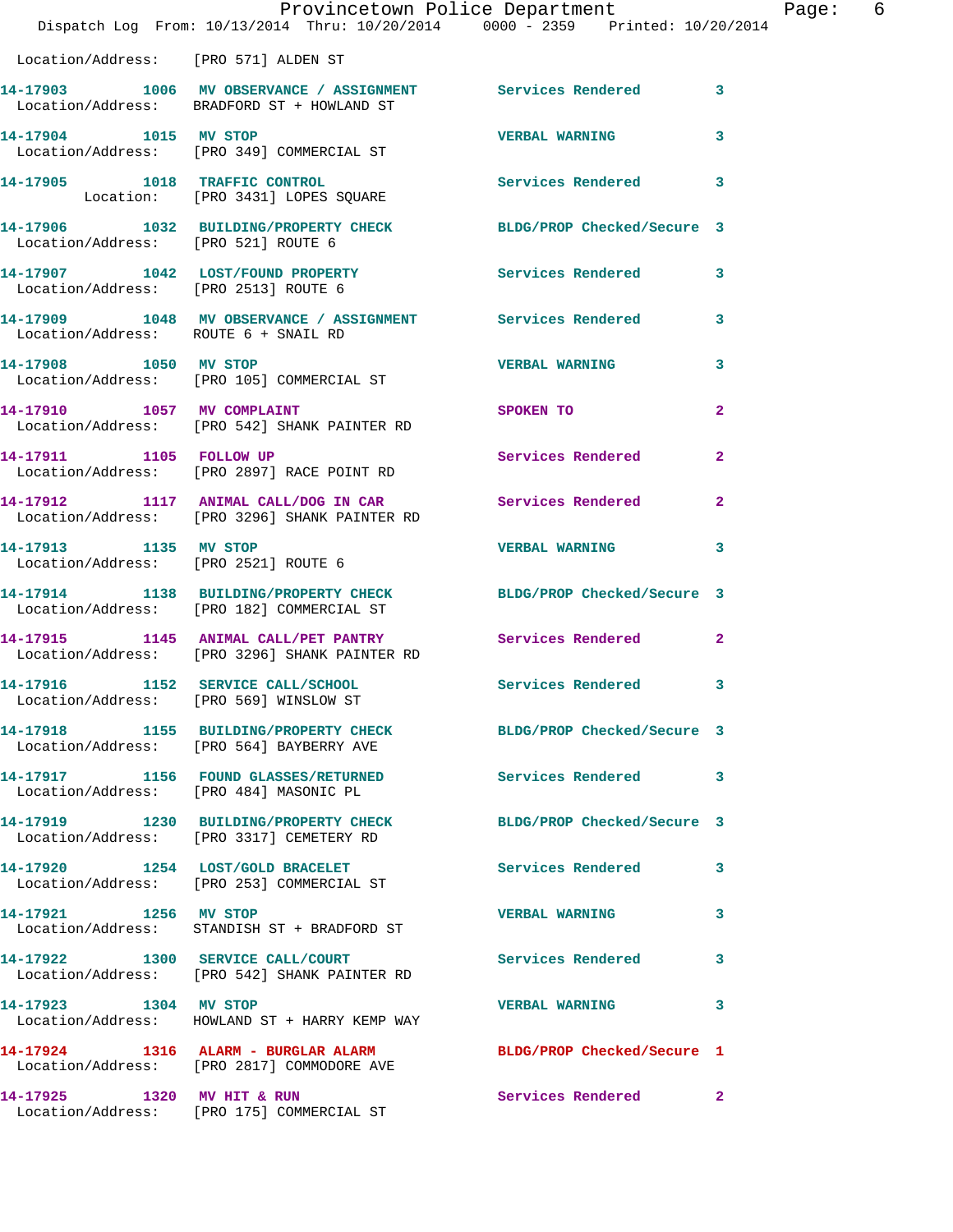|                                   |                                                                                                                  | Provincetown Police Department |                | Page:          | 7 |
|-----------------------------------|------------------------------------------------------------------------------------------------------------------|--------------------------------|----------------|----------------|---|
|                                   | Dispatch Log From: 10/13/2014 Thru: 10/20/2014 0000 - 2359 Printed: 10/20/2014                                   |                                |                |                |   |
|                                   | 14-17926 1405 PARK, WALK & TALK Services Rendered<br>Location/Address: [PRO 433] RYDER ST EXT                    |                                | $\overline{2}$ |                |   |
| 14-17927 1459 MV LOADING          | Location/Address: [PRO 165] COMMERCIAL ST                                                                        | Services Rendered 2            |                |                |   |
|                                   | 14-17928 1519 FOUND LICENSE/PHONE/RETURNED Services Rendered 3<br>Location/Address: [PRO 542] SHANK PAINTER RD   |                                |                | $\overline{2}$ |   |
|                                   | 14-17929 1541 PARK, WALK & TALK Services Rendered Location: [PRO 3431] LOPES SQUARE                              |                                | $\mathbf{2}$   |                |   |
|                                   | 14-17930 1543 MV OBSERVANCE / ASSIGNMENT Services Rendered<br>Location/Address: COMMERCIAL ST + HARBOUR DR       |                                | 3              |                |   |
|                                   | 14-17931 1544 SILENT 911 CALL SERVICES Rendered 1<br>Location/Address: [PRO 1837] COMMERCIAL ST                  |                                |                |                |   |
|                                   | 14-17932 1636 TRESPASS NOTICE<br>Location/Address: [PRO 1433] SOPER ST                                           | FOLLOW UP 2                    |                | $\mathbf{1}$   |   |
|                                   | 14-17933 1738 TTY TEST CALL<br>Location/Address: [PRO 542] SHANK PAINTER RD                                      | Services Rendered 1            |                |                |   |
|                                   | 14-17934 1812 BUILDING/PROPERTY CHECK BLDG/PROP Checked/Secure 3<br>Location/Address: [PRO 564] BAYBERRY AVE     |                                |                |                |   |
|                                   | 14-17935 1828 BACKPACK STOLEN<br>Location/Address: [PRO 564] BAYBERRY AVE                                        | Services Rendered 2            |                |                |   |
|                                   | 14-17936 1853 SUSPICIOUS ACTIVITY Could Not Locate<br>Location/Address: [PRO 2909] COMMERCIAL ST                 |                                | $\overline{2}$ |                |   |
|                                   | 14-17937 2106 MV OBSERVANCE / ASSIGNMENT Services Rendered 3<br>Location/Address: [PRO 3966] SHANK PAINTER RD    |                                |                |                |   |
|                                   | 14-17938 2125 FOUND IPHONE/RETURNED TO OWNER Services Rendered 3<br>Location/Address: [PRO 2277] BRADFORD ST     |                                |                |                |   |
|                                   | 14-17939 2145 BUILDING/PROPERTY CHECK BLDG/PROP Checked/Secure 3<br>Location/Address: [PRO 519] RACE POINT RD    |                                |                |                |   |
|                                   | 14-17940 2213 MEDICAL EMERGENCY<br>Location/Address: [PRO 1323] COMMERCIAL ST                                    | Transported to Hospital 1      |                |                |   |
|                                   | 14-17941 2339 BUILDING/PROPERTY CHECK BLDG/PROP Checked/Secure 3<br>Location/Address: [PRO 545] SHANK PAINTER RD |                                |                |                |   |
| For Date: $10/16/2014$ - Thursday |                                                                                                                  |                                |                |                |   |
|                                   | 14-17942 0000 MEDICAL EMERGENCY<br>Location/Address: [PRO 57] BRADFORD ST                                        | PATIENT REFUSAL 1              |                |                |   |
|                                   | 14-17943 0012 BUILDING/PROPERTY CHECK BLDG/PROP Checked/Secure 3<br>Location/Address: [PRO 447] JEROME SMITH RD  |                                |                |                |   |
| 14-17944 0025 MV STOP             | Location/Address: BRADFORD ST + RAILROAD AVE                                                                     | <b>VERBAL WARNING</b>          | 3              |                |   |
| 14-17945 0036 LOBBY TRAFFIC       | Location/Address: [PRO 542] SHANK PAINTER RD                                                                     | Services Rendered 2            |                | 18             |   |
| Location/Address: COMMERCIAL ST   | 14-17946 0058 PARK, WALK & TALK Services Rendered                                                                |                                | $\overline{2}$ |                |   |
|                                   | 14-17949 0131 BUILDING/PROPERTY CHECK BLDG/PROP Checked/Secure 3<br>Location/Address: [PRO 2512] JEROME SMITH RD |                                |                |                |   |
|                                   | 14-17948 0133 BUILDING/PROPERTY CHECK BLDG/PROP Checked/Secure 3<br>Location/Address: [PRO 444] HIGH POLE HILL   |                                |                |                |   |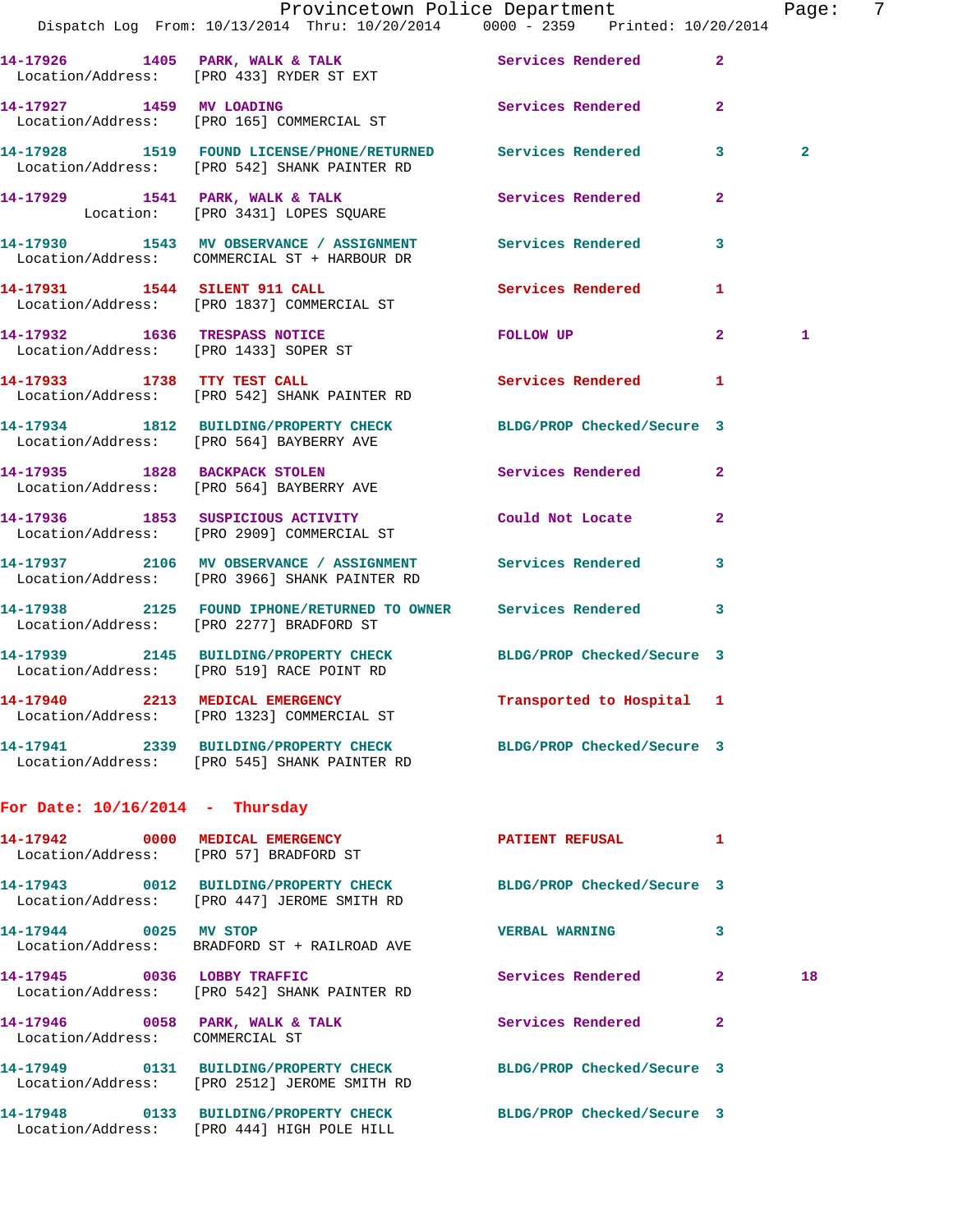|                                 | 14-17950 0209 BUILDING/PROPERTY CHECK BLDG/PROP Checked/Secure 3<br>Location/Address: [PRO 3296] SHANK PAINTER RD                      |                               |                         |
|---------------------------------|----------------------------------------------------------------------------------------------------------------------------------------|-------------------------------|-------------------------|
|                                 | 14-17951 0212 BUILDING/PROPERTY CHECK<br>Location/Address: [PRO 1778] SHANK PAINTER RD                                                 | BLDG/PROP Checked/Secure 3    |                         |
| Location/Address: COMMERCIAL ST | 14-17952 0230 MV OBSERVANCE / ASSIGNMENT Services Rendered 3                                                                           |                               |                         |
|                                 | 14-17953 0505 BUILDING/PROPERTY CHECK<br>Location/Address: [PRO 530] SHANK PAINTER RD                                                  | BLDG/PROP Checked/Secure 3    |                         |
|                                 | 14-17955 0547 ALARM - GENERAL<br>Location/Address: [PRO 516] RACE POINT RD                                                             | No Action Required            | 1                       |
|                                 | 14-17956 0634 FOUND LUNCH BAG<br>Location/Address: [PRO 542] SHANK PAINTER RD                                                          | No Action Required            | 3                       |
|                                 | 14-17957 0736 PARK, WALK & TALK<br>Location/Address: [PRO 2490] PROVINCELANDS RD                                                       | Services Rendered             | $\mathbf{2}$            |
|                                 | 14-17958 0811 SERVICE CALL/SCHOOL<br>Location/Address: [PRO 569] WINSLOW ST                                                            | Services Rendered             | 3                       |
|                                 | 14-17959 0820 PARKING COMPLAINT/MOVING TRKS Services Rendered<br>Location/Address: [PRO 1559] CONANT ST                                |                               | 3                       |
| Location/Address: ROUTE 6       | 14-17960 0826 MV OBSERVANCE / ASSIGNMENT Services Rendered                                                                             |                               | $\overline{\mathbf{3}}$ |
|                                 | 14-17961 0842 BUILDING/PROPERTY CHECK<br>Location/Address: [PRO 3317] CEMETERY RD                                                      | BLDG/PROP Checked/Secure 3    |                         |
| 14-17962 0843 MV STOP           | Location/Address: [PRO 2513] ROUTE 6                                                                                                   | Citation/Warning Issued 3     |                         |
|                                 |                                                                                                                                        |                               |                         |
|                                 | 14-17963 0851 ALARM/TESTING<br>Location/Address: [PRO 350] COMMERCIAL ST                                                               | <b>Services Rendered</b>      | 1                       |
|                                 | 14-17964 0855 LOST CREDIT CARD<br>Location/Address: [PRO 542] SHANK PAINTER RD                                                         | Services Rendered 3           |                         |
|                                 | 14-17965 0929 BUILDING/PROPERTY CHECK Services Rendered<br>Location/Address: [PRO 2483] COMMERCIAL ST                                  |                               | 3                       |
|                                 | 14-17966 1001 BUILDING/PROPERTY CHECK<br>Location/Address: [PRO 571] ALDEN ST                                                          | BLDG/PROP Checked/Secure 3    |                         |
|                                 | 14-17968 1007 MV OBSERVANCE / ASSIGNMENT Services Rendered<br>Location/Address: RACE POINT RD + NELSON AVE                             |                               | $\overline{\mathbf{3}}$ |
|                                 | 14-17967 1010 MEDICAL EMERGENCY/D.O.T.<br>Location/Address: [PRO 3222] ALDEN ST                                                        | Transported to Hospital 1     |                         |
|                                 | 14-17969 1024 MV HIT & RUN/PAST OCCURED Services Rendered<br>Location/Address: [PRO 3430] COMMERCIAL ST<br>Refer To Accident: 14-63-AC |                               | $\overline{2}$          |
| Location/Address: COMMERCIAL ST | 14-17970 1100 PARK, WALK & TALK                                                                                                        | Services Rendered<br>$\sim$ 2 |                         |
|                                 | 14-17972 1132 MV OBSERVANCE / ASSIGNMENT Services Rendered<br>Location/Address: HARRY KEMP WAY + AUNT SUKEYS WAY                       |                               | $\overline{\mathbf{3}}$ |
|                                 | 14-17971 1138 PARK, WALK & TALK<br>Location/Address: [PRO 105] COMMERCIAL ST                                                           | Services Rendered             | $\mathbf{2}$            |
| 14-17973 1156 SERVICE CALL      | Location/Address: [PRO 488] MAYFLOWER AVE                                                                                              | <b>Services Rendered</b>      | 3                       |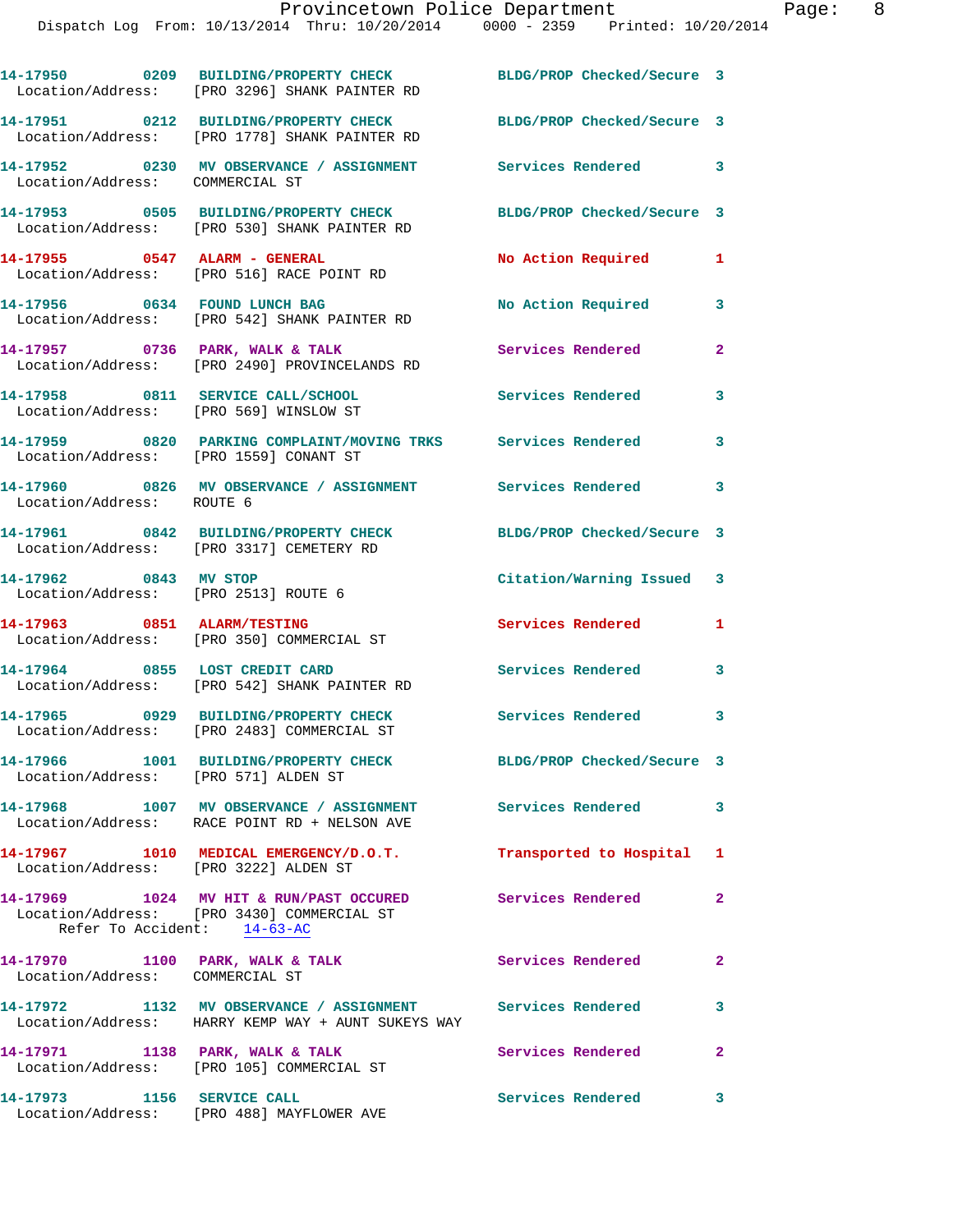|                                                        |                                                                                           | Provincetown Police Department<br>Dispatch Log From: 10/13/2014 Thru: 10/20/2014 0000 - 2359 Printed: 10/20/2014 | – Pa           |
|--------------------------------------------------------|-------------------------------------------------------------------------------------------|------------------------------------------------------------------------------------------------------------------|----------------|
|                                                        |                                                                                           |                                                                                                                  |                |
|                                                        | 14-17974 1322 ANNOYING PHONE CALLS SPOKEN TO<br>Location/Address: [PRO 221] COMMERCIAL ST |                                                                                                                  | 3              |
|                                                        | Location/Address: [PRO 2898] JEROME SMITH RD                                              | 14-17975 1335 BUILDING/PROPERTY CHECK BLDG/PROP Checked/Secure 3                                                 |                |
|                                                        | Location/Address: BRADFORD ST + STANDISH ST                                               | 14-17977 1344 MV OBSERVANCE / ASSIGNMENT Services Rendered                                                       | 3              |
|                                                        | 14-17976 1345 ANIMAL CALL/FOX SPOKEN TO<br>Location/Address: [PRO 689] ATLANTIC AVE       |                                                                                                                  | $\overline{2}$ |
|                                                        |                                                                                           | 14-17978 1350 MV OBSERVANCE / ASSIGNMENT Services Rendered<br>Location/Address: ROUTE 6 + SNAIL RD               | 3              |
|                                                        | <br>14-17979             1354    MV STOP<br> Location/Address:     [PRO 731] BRADFORD ST  | Services Rendered                                                                                                | 3              |
| 14-17980 1400 MV STOP<br>Location/Address: BRADFORD ST |                                                                                           | <b>VERBAL WARNING</b>                                                                                            | 3              |
|                                                        | Location/Address: LOVETTS CT + COMMERCIAL ST                                              | 14-17981 1425 PARKING COMPLAINT /OBSTRUCT Services Rendered                                                      | 3              |
| 14-17982 1518 911 GENERAL                              | Location/Address: [PRO 88] CENTRAL ST                                                     | Could Not Locate 1                                                                                               |                |
| Refer To Arrest: 14-267-AR                             | Location/Address: [PRO 399] COMMERCIAL ST                                                 | 14-17983 1530 HARASSMENT ORDER VIOLATION Arrest(s) Made                                                          | 3              |
|                                                        | 14-17984 1630 SILENT 911 CALL<br>Location/Address: [PRO 88] CENTRAL ST                    | Could Not Locate                                                                                                 | 1              |
|                                                        | 14-17985 1635 DISTURBANCE<br>Location/Address: [PRO 2564] COMMERCIAL ST                   | Could Not Locate                                                                                                 | 1              |
|                                                        |                                                                                           | 14-17986 1703 DISTURBANCE/FOLLOW-UP SPOKEN TO<br>Location/Address: [PRO 2564] COMMERCIAL ST                      | 1              |
|                                                        |                                                                                           | 14-17989 1846 BUILDING/PROPERTY CHECK Services Rendered 3<br>Location/Address: [PRO 3259] MACMILLAN WHARF        |                |
|                                                        | Location/Address: [PRO 105] COMMERCIAL ST                                                 | 14-17990 1854 FOUND CELLPHONE/RETURNED Services Rendered                                                         | 3              |
|                                                        | 14-17991 1926 GRILL FIRE/TRANSPORT<br>Location/Address: [PRO 2748] POINT ST               | Transported to Hospital 1                                                                                        |                |
|                                                        | 14-17992 2002 ALARM - FIRE<br>Location/Address: [PRO 3430] COMMERCIAL ST                  | Services Rendered 1                                                                                              |                |
|                                                        | 14-17993 2026 BUILDING/PROPERTY CHECK<br>Location/Address: [PRO 182] COMMERCIAL ST        | BLDG/PROP Checked/Secure 3                                                                                       |                |
| 14-17994 2036 LOOSE DOG                                | Location/Address: [PRO 2277] BRADFORD ST                                                  | <b>Services Rendered</b>                                                                                         | $\mathbf{2}$   |
|                                                        | 14-17995 2202 BUILDING/PROPERTY CHECK<br>Location/Address: [PRO 2483] COMMERCIAL ST       | BLDG/PROP Checked/Secure 3                                                                                       |                |
| 14-17996 2254 COMPLAINT                                | Location/Address: [PRO 3193] COMMERCIAL ST                                                | Services Rendered                                                                                                | 3              |
|                                                        | 14-17997 2322 COMPLAINT<br>Location/Address: [PRO 3443] COMMERCIAL ST                     | SPOKEN TO                                                                                                        | 3              |
|                                                        | Location/Address: HOWLAND ST + BRADFORD ST                                                | 14-17998 2338 MV OBSERVANCE / ASSIGNMENT Services Rendered                                                       | 3              |
|                                                        | 14-17999 2346 PARK, WALK & TALK                                                           | No Action Required                                                                                               | $\mathbf{2}$   |

Page: 9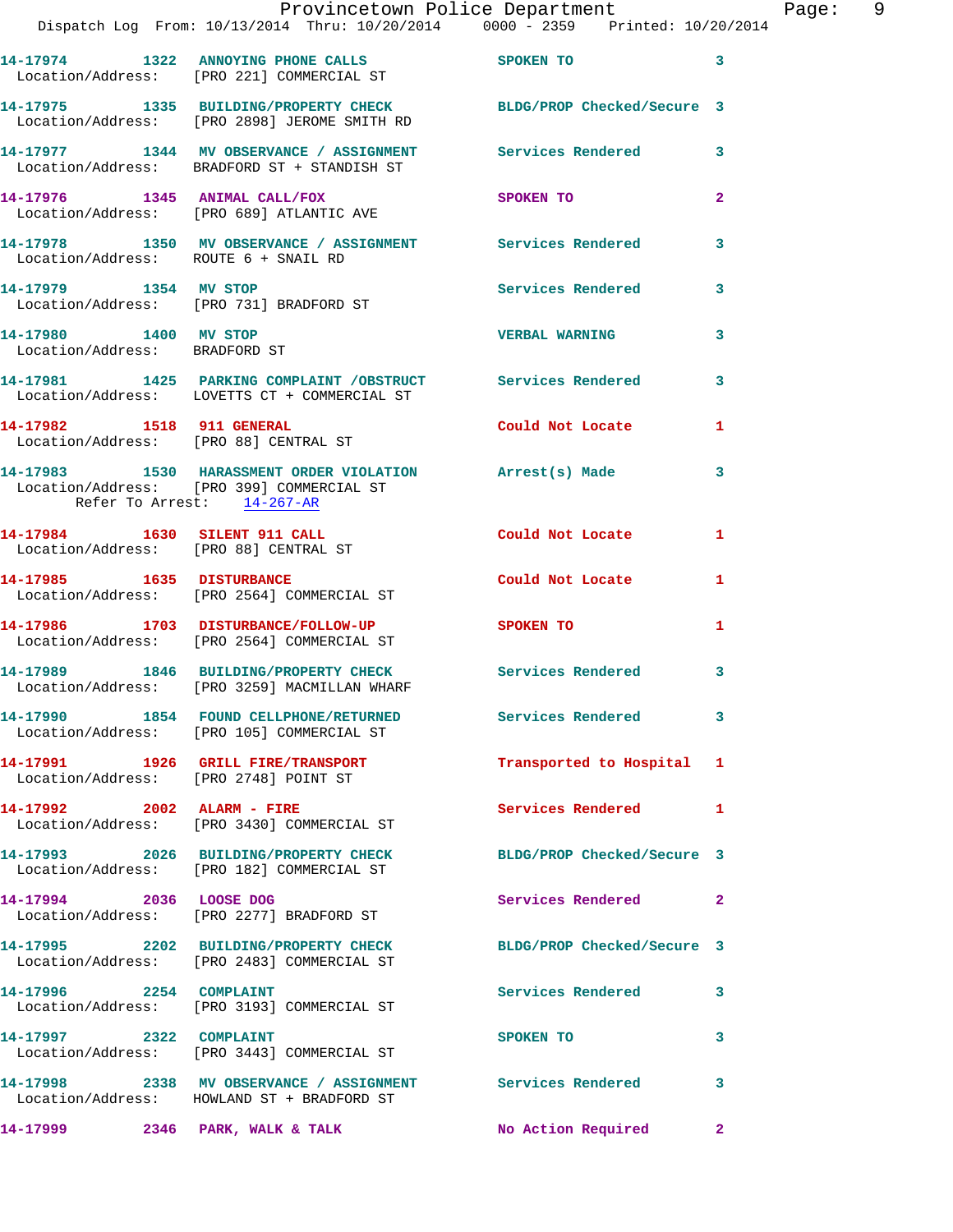Location: CENTER OF TOWN

## **For Date: 10/17/2014 - Friday**

|                                      | 14-18000 0004 LOBBY TRAFFIC<br>Location/Address: [PRO 542] SHANK PAINTER RD                                       | Services Rendered 2        |              | 25 <sub>1</sub> |
|--------------------------------------|-------------------------------------------------------------------------------------------------------------------|----------------------------|--------------|-----------------|
|                                      | 14-18001 0009 BUILDING/PROPERTY CHECK<br>Location/Address: [PRO 353] COMMERCIAL ST                                | BLDG/PROP Checked/Secure 3 |              |                 |
|                                      | 14-18002 0018 BUILDING/PROPERTY CHECK Services Rendered<br>Location/Address: [PRO 75] CAPTAIN BERTIE RD           |                            | 3            |                 |
| 14-18003 0021 COMPLAINT              | Location/Address: [PRO 2702] COMMERCIAL ST                                                                        | <b>No Action Required</b>  | 3            |                 |
|                                      | 14-18004 0104 MV OBSERVANCE / ASSIGNMENT Services Rendered<br>Location/Address: [PRO 94] BRADFORD ST              |                            | 3            |                 |
|                                      | 14-18005 0145 BUILDING/PROPERTY CHECK BLDG/PROP Checked/Secure 3<br>Location/Address: [PRO 3296] SHANK PAINTER RD |                            |              |                 |
|                                      | 14-18006 0248 BUILDING/PROPERTY CHECK BLDG/PROP Checked/Secure 3<br>Location/Address: [PRO 516] RACE POINT RD     |                            |              |                 |
|                                      | 14-18007 0327 BUILDING/PROPERTY CHECK BLDG/PROP Checked/Secure 3<br>Location/Address: [PRO 440] HARRY KEMP WAY    |                            |              |                 |
|                                      | 14-18008 0339 BUILDING/PROPERTY CHECK BLDG/PROP Checked/Secure 3<br>Location/Address: [PRO 379] COMMERCIAL ST     |                            |              |                 |
|                                      | 14-18009 0528 BUILDING/PROPERTY CHECK BLDG/PROP Checked/Secure 3<br>Location/Address: [PRO 1646] WINSLOW ST       |                            |              |                 |
|                                      | 14-18010 0615 BUILDING/PROPERTY CHECK BLDG/PROP Checked/Secure 3<br>Location/Address: [PRO 1645] HARRY KEMP WAY   |                            |              |                 |
|                                      | 14-18011 0621 PARK, WALK & TALK<br>Location/Address: [PRO 539] SHANK PAINTER RD                                   | Services Rendered 2        |              |                 |
| Location/Address: [PRO 3287] ROUTE 6 | 14-18013 0740 BUILDING/PROPERTY CHECK BLDG/PROP Checked/Secure 3                                                  |                            |              |                 |
|                                      | 14-18014 0746 FOLLOW UP<br>Location/Address: [PRO 2897] RACE POINT RD                                             | Services Rendered          | $\mathbf{2}$ |                 |
|                                      | 14-18015 0801 911 GENERAL<br>Location/Address: [PRO 1671] MASONIC PL                                              | Could Not Locate 1         |              |                 |
|                                      | Location/Address: [PRO 569] WINSLOW ST                                                                            |                            |              |                 |
| 14-18017 0819 COMPLAINT              | Location/Address: [PRO 440] HARRY KEMP WAY                                                                        | Services Rendered          | 3            |                 |
| 14-18018 0917 FOUND PHONE/ID/ETC     | Location/Address: [PRO 2490] PROVINCELANDS RD                                                                     | Services Rendered          | 3            |                 |
| 14-18019 0938 WHALE HEAD             | Location/Address: [PRO 2020] COMMERCIAL ST                                                                        | Services Rendered          | $\mathbf{2}$ |                 |
| 14-18020 1007 PARK, WALK & TALK      | Location/Address: [PRO 105] COMMERCIAL ST                                                                         | Services Rendered          | $\mathbf{2}$ |                 |
|                                      | 14-18021 1102 BUILDING/PROPERTY CHECK<br>Location/Address: [PRO 2483] COMMERCIAL ST                               | BLDG/PROP Checked/Secure 3 |              |                 |
|                                      | 14-18022 1103 BUILDING/PROPERTY CHECK<br>Location/Address: [PRO 2206] COMMERCIAL ST                               | BLDG/PROP Checked/Secure 3 |              |                 |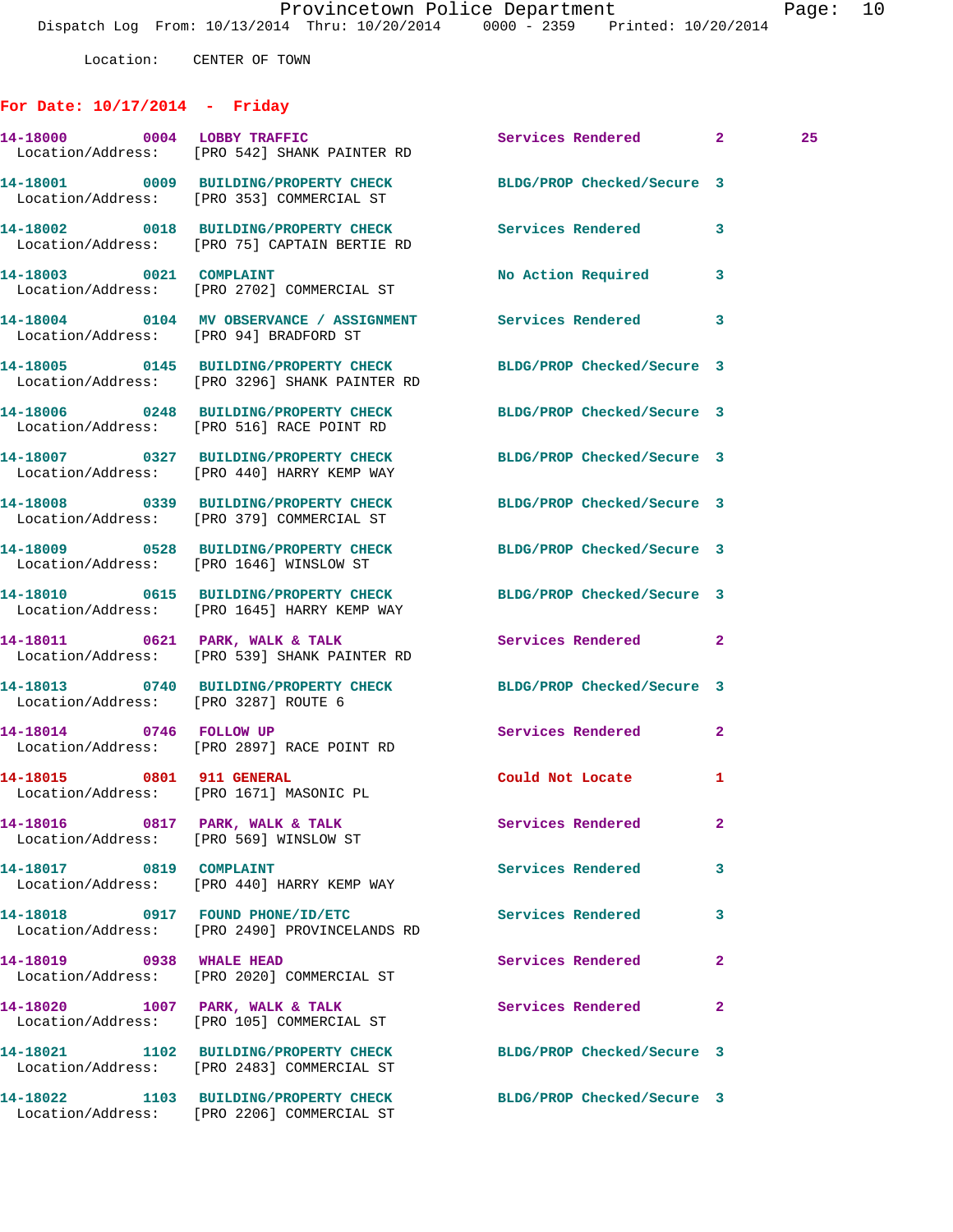| Provincetown Police Department |  |  |                                   | Page: $11$ |                                     |  |  |
|--------------------------------|--|--|-----------------------------------|------------|-------------------------------------|--|--|
|                                |  |  | From: 10/13/2014 Thru: 10/20/2014 |            | $0000 - 2359$ Printed: $10/20/2014$ |  |  |
|                                |  |  |                                   |            |                                     |  |  |

Dispatch Log

|                                                                         | 14-18023 1106 ALARM - FIRE<br>Location/Address: [PRO 350] COMMERCIAL ST                                          | False Alarm                | 1              |              |
|-------------------------------------------------------------------------|------------------------------------------------------------------------------------------------------------------|----------------------------|----------------|--------------|
| 14-18024 1107 FOLLOW UP                                                 | Location/Address: [PRO 3430] COMMERCIAL ST                                                                       | Services Rendered          | $\overline{a}$ |              |
| Location/Address: [PRO 554] TREMONT ST                                  | 14-18026 1123 BUILDING/PROPERTY CHECK                                                                            | BLDG/PROP Checked/Secure 3 |                |              |
| 14-18025 1125 FOLLOW UP                                                 | Location/Address: [PRO 2645] SHANK PAINTER RD                                                                    | Services Rendered          | $\overline{2}$ |              |
|                                                                         | 14-18027 1130 FLIGHT COVERAGE<br>Location/Address: [PRO 516] RACE POINT RD                                       | Services Rendered          | $\mathbf{2}$   |              |
|                                                                         | 14-18028 1131 TRAFFIC CONTROL<br>Location/Address: PEARL ST + COMMERCIAL ST                                      | <b>Services Rendered</b>   | 3              |              |
|                                                                         | 14-18029 1139 911 GENERAL/ABANDONED<br>Location/Address: [PRO 2344] COMMERCIAL ST                                | Services Rendered          | 1              |              |
|                                                                         | 14-18030 1142 PARK, WALK & TALK<br>Location/Address: [PRO 105] COMMERCIAL ST                                     | <b>Services Rendered</b>   | $\mathbf{2}$   |              |
| 14-18031 1330 TRAFFIC CONTROL<br>Location/Address: STANDISH ST          |                                                                                                                  | <b>Services Rendered</b>   | 3              |              |
|                                                                         | 14-18032 1359 ANIMAL CALL/RETURN CATS Services Rendered<br>Location/Address: [PRO 3277] SANDY HILL LN            |                            | $\overline{2}$ |              |
|                                                                         | 14-18033 1402 ASSIST CITIZEN<br>Location/Address: COMMERCIAL ST + JOHNSON ST                                     | Services Rendered          | 3              |              |
|                                                                         | 14-18034 1418 ANIMAL CALL<br>Location/Address: [PRO 542] SHANK PAINTER RD                                        | Services Rendered          | $\overline{a}$ |              |
|                                                                         | 14-18035 1435 LARCENY / FORGERY / FRAUD Services Rendered<br>Location/Address: [PRO 1156] WINSLOW ST             |                            | $\overline{2}$ |              |
|                                                                         | 14-18036 1523 911 MISDIAL<br>Location/Address: [PRO 516] RACE POINT RD                                           | Services Rendered          | 1              |              |
|                                                                         | 14-18037 1548 FOUND KODAK CAMERA<br>Location/Address: [PRO 396] COMMERCIAL ST                                    | Services Rendered          | 3              | 1            |
|                                                                         | 14-18038 1650 BUILDING/PROPERTY CHECK<br>Location/Address: [PRO 2500] COMMERCIAL ST                              | BLDG/PROP Checked/Secure 3 |                |              |
|                                                                         | 14-18039 1720 LOST FLIP PHONE/FOUND<br>Location/Address: [PRO 542] SHANK PAINTER RD                              | Services Rendered          | 3              | $\mathbf{1}$ |
| 14-18040 1731 ERRATIC OPERATION<br>Location/Address: [PRO 2521] ROUTE 6 |                                                                                                                  | Taken/Referred to Other    | $\mathbf{2}$   | 1            |
|                                                                         | 14-18041 1752 FALL/TRANSPORT<br>Location/Address: [PRO 642] COMMERCIAL ST                                        | Transported to Hospital    | 1              |              |
|                                                                         | 14-18042 1831 MV OBSERVANCE / ASSIGNMENT<br>Location/Address: HIGH POLE HL + BRADFORD ST                         | Citation/Warning Issued    | 3              |              |
| 14-18043 1838 MV STOP                                                   | Location/Address: DYER ST + BRADFORD ST                                                                          | <b>VERBAL WARNING</b>      | 3              |              |
|                                                                         | 14-18044 1858 BUILDING/PROPERTY CHECK BLDG/PROP Checked/Secure 3<br>Location/Address: [PRO 2898] JEROME SMITH RD |                            |                |              |
| 14-18045 1858 MV STOP                                                   | Location/Address: BANGS ST + BRADFORD ST                                                                         | <b>VERBAL WARNING</b>      | 3              |              |
|                                                                         | 14-18046 1924 PARK, WALK & TALK<br>Location: [PRO 3431] LOPES SQUARE                                             | Services Rendered          | $\overline{2}$ |              |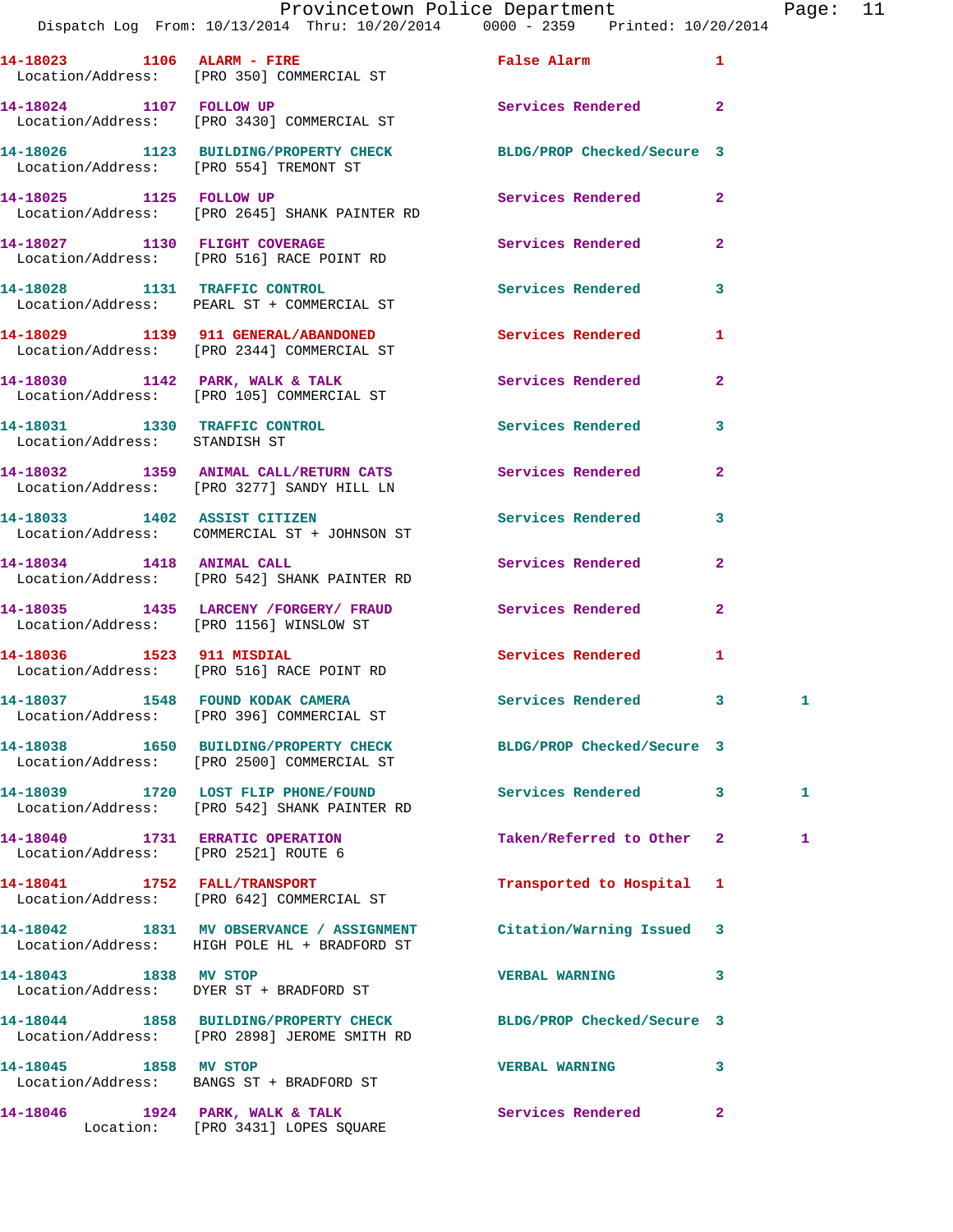**14-18047 2101 BUILDING/PROPERTY CHECK BLDG/PROP Checked/Secure 3**  Location/Address: [PRO 2206] COMMERCIAL ST **14-18048 2130 DISORDERLY Services Rendered 2**  Location/Address: [PRO 3443] COMMERCIAL ST **14-18049 2206 FOUND SAMSUNG CELLPHONE Services Rendered 3**  Location/Address: [PRO 105] COMMERCIAL ST **14-18050 2209 DISORDERLY Services Rendered 2**  Location/Address: [PRO 146] COMMERCIAL ST **14-18051 2251 DISTURBANCE Services Rendered 1**  Location/Address: BROWNE ST 14-18052 2305 MV ACCIDENT Services Rendered 1 Location/Address: COMMERCIAL ST + ATLANTIC AVE **14-18071 2315 ALARM - ELEVATOR Services Rendered 1**  Location/Address: [PRO 105] COMMERCIAL ST **14-18053 2320 BUILDING/PROPERTY CHECK BLDG/PROP Checked/Secure 3**  Location/Address: [PRO 530] SHANK PAINTER RD **14-18054 2332 BAR CHECK Services Rendered 2**  Location/Address: [PRO 399] COMMERCIAL ST **14-18055 2334 BAR CHECK Services Rendered 2**  Location/Address: [PRO 2737] COMMERCIAL ST **14-18056 2344 BUILDING/PROPERTY CHECK BLDG/PROP Checked/Secure 3**  Location/Address: [PRO 545] SHANK PAINTER RD **14-18057 2346 BAR CHECK Services Rendered 2**  Location/Address: [PRO 1953] COMMERCIAL ST **14-18058 2353 BUILDING/PROPERTY CHECK BLDG/PROP Checked/Secure 3**  Location/Address: [PRO 440] HARRY KEMP WAY

**14-18059 2358 MV STOP VERBAL WARNING 3**  Location/Address: BRADFORD ST + ANTHONY ST

## **For Date: 10/18/2014 - Saturday**

|                                                                   | 14-18060 0004 MV OBSERVANCE / ASSIGNMENT Services Rendered<br>Location/Address: BRADFORD ST + HOWLAND ST      |                                       | 3              |    |
|-------------------------------------------------------------------|---------------------------------------------------------------------------------------------------------------|---------------------------------------|----------------|----|
| 14-18061 0020 LOBBY TRAFFIC                                       | Location/Address: [PRO 542] SHANK PAINTER RD                                                                  | <b>Example 2018</b> Services Rendered | $\overline{2}$ | 21 |
| 14-18062 0026 BAR CHECK                                           | Location/Address: [PRO 2832] COMMERCIAL ST                                                                    | <b>Services Rendered</b>              | $\overline{2}$ |    |
| 14-18064 0032 MV STOP<br>Location/Address: [PRO 57] BRADFORD ST   |                                                                                                               | <b>VERBAL WARNING</b>                 | 3              |    |
| 14-18065 0035 BAR CHECK                                           | Location/Address: [PRO 208] COMMERCIAL ST                                                                     | <b>Services Rendered</b>              | $\overline{2}$ |    |
| 14-18066 0038 MV STOP                                             | Location/Address: BRADFORD ST + HANCOCK ST                                                                    | <b>VERBAL WARNING</b>                 | 3              |    |
|                                                                   | 14-18067 0046 BUILDING/PROPERTY CHECK BLDG/PROP Checked/Secure 3<br>Location/Address: [PRO 182] COMMERCIAL ST |                                       |                |    |
| 14-18068 0049 BAR CHECK<br>Location/Address: [PRO 484] MASONIC PL |                                                                                                               | Services Rendered                     | $\overline{2}$ |    |
| 14-18070 0059 HARASSMENT                                          |                                                                                                               | Services Rendered                     | $\overline{2}$ |    |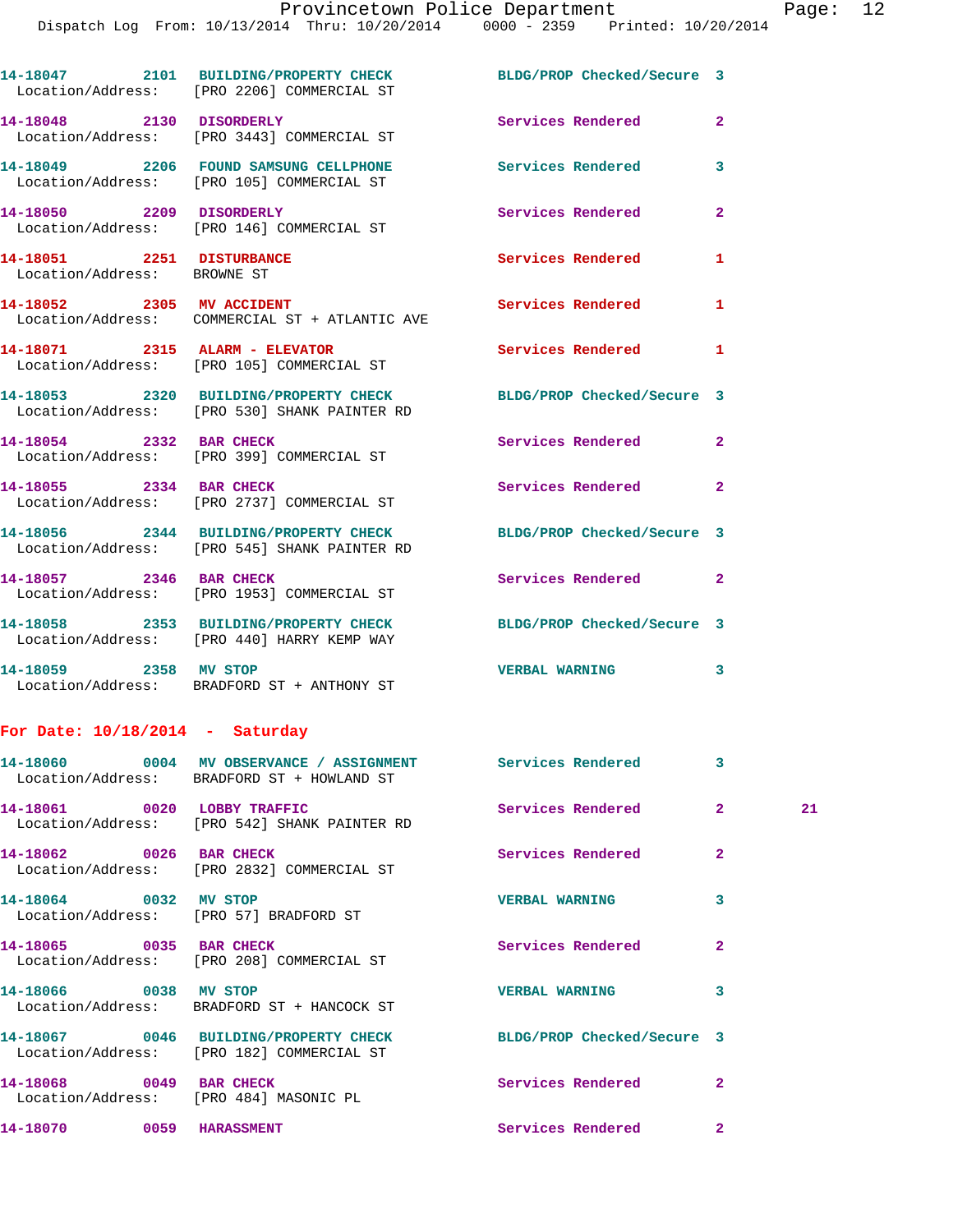|                                       | Provincetown Police Department<br>Dispatch Log From: 10/13/2014 Thru: 10/20/2014 0000 - 2359 Printed: 10/20/2014 |                            |                |
|---------------------------------------|------------------------------------------------------------------------------------------------------------------|----------------------------|----------------|
|                                       |                                                                                                                  |                            |                |
|                                       | Location/Address: [PRO 3443] COMMERCIAL ST                                                                       |                            |                |
|                                       | 14-18072 0137 MV OBSERVANCE / ASSIGNMENT Services Rendered<br>Location/Address: [PRO 2577] BRADFORD ST           |                            | 3              |
|                                       | 14-18073 0211 BUILDING/PROPERTY CHECK<br>Location/Address: [PRO 175] COMMERCIAL ST                               | BLDG/PROP Checked/Secure 3 |                |
| 14-18074 0219 SUSPICIOUS M/V          | Location/Address: [PRO 106] COMMERCIAL ST                                                                        | Services Rendered          | $\mathbf{2}$   |
|                                       | 14-18075 0224 BUILDING/PROPERTY CHECK<br>Location/Address: [PRO 1778] SHANK PAINTER RD                           | BLDG/PROP Checked/Secure 3 |                |
| Location/Address: [PRO 1587] PEARL ST | 14-18076 0301 MEDICAL EMERGENCY/BLEEDING Transported to Hospital                                                 |                            | 1              |
|                                       |                                                                                                                  | <b>Services Rendered</b>   | 3              |
|                                       | 14-18078 0439 BUILDING/PROPERTY CHECK<br>Location/Address: [PRO 3256] COMMERCIAL ST                              | <b>Services Rendered</b>   | 3              |
|                                       | 14-18079 0517 BUILDING/PROPERTY CHECK<br>Location/Address: [PRO 2512] JEROME SMITH RD                            | BLDG/PROP Checked/Secure 3 |                |
| Location: ROUTE 6 I/B                 | 14-18080 0522 MV OBSERVANCE / ASSIGNMENT Services Rendered                                                       |                            | 3              |
|                                       | 14-18081 0602 BUILDING/PROPERTY CHECK<br>Location/Address: [PRO 519] RACE POINT RD                               | BLDG/PROP Checked/Secure 3 |                |
|                                       | $14-18082$ 0609 ALARM - ELEVATOR<br>Location/Address: [PRO 105] COMMERCIAL ST                                    | <b>Services Rendered</b>   | 1              |
|                                       | 14-18083 0704 BUILDING/PROPERTY CHECK<br>Location/Address: [PRO 3430] COMMERCIAL ST                              | Services Rendered          | 3              |
|                                       | 14-18084 0732 MISSING DOG/FOUND<br>Location/Address: [PRO 1557] COMMERCIAL ST                                    | Services Rendered          | 2              |
| 0739 ANIMAL CALL<br>14-18085          | Location/Address: [PRO 3277] SANDY HILL LN                                                                       | Services Rendered          | $\overline{2}$ |
|                                       | 14-18086 0809 BUILDING/PROPERTY CHECK Services Rendered<br>Location/Address: [PRO 2499] RACE POINT RD            |                            | 3              |
| Location/Address: [PRO 571] ALDEN ST  | 14-18087 0935 BUILDING/PROPERTY CHECK                                                                            | BLDG/PROP Checked/Secure 3 |                |
|                                       | 14-18088 0938 MEDICAL EMERGENCY<br>Location/Address: [PRO 1796] BRADFORD ST                                      | Transported to Hospital    | ı              |
| Location/Address: [PRO 878] CONANT ST | 14-18089 0946 PARKING COMPLAINT / GENERAL Citation/Warning Issued                                                |                            | 3              |
| 14-18090 0950 MV VS SIGN              | Location/Address: [PRO 1807] COMMERCIAL ST                                                                       | Services Rendered          | 1              |
| 14-18091 1027 LOST TAG WATCH          | Location/Address: [PRO 105] COMMERCIAL ST                                                                        | <b>Services Rendered</b>   | 3              |
|                                       | 14-18092 1033 LOST WALLET/FOUND<br>Location/Address: [PRO 105] COMMERCIAL ST                                     | <b>Services Rendered</b>   | 3              |
|                                       | 14-18093 1042 MV OBSERVANCE / ASSIGNMENT Services Rendered<br>Location/Address: [PRO 106] COMMERCIAL ST          |                            | 3              |
| 14-18094 1108 SHOPLIFTING             | Location/Address: [PRO 230] COMMERCIAL ST                                                                        | <b>Services Rendered</b>   | з              |

Page:  $13$ <br> $14$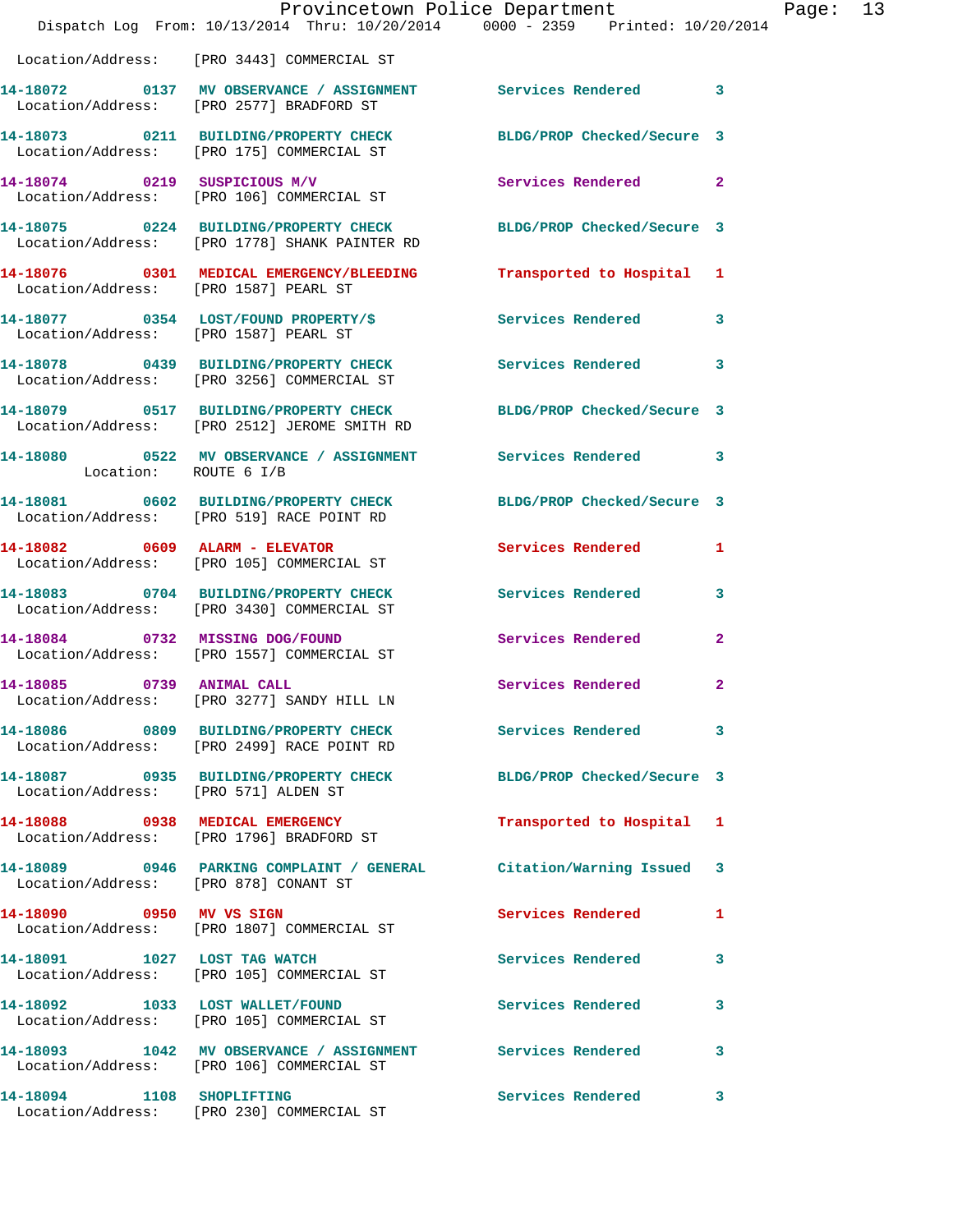|                                       | Dispatch Log From: 10/13/2014 Thru: 10/20/2014 0000 - 2359 Printed: 10/20/2014                                 | Provincetown Police Department |                | Page: 14 |  |
|---------------------------------------|----------------------------------------------------------------------------------------------------------------|--------------------------------|----------------|----------|--|
|                                       | 14-18095 1142 PARK, WALK & TALK (Services Rendered 2)<br>Location/Address: [PRO 3296] SHANK PAINTER RD         |                                |                |          |  |
|                                       | 14-18096 1143 ASSIST CITIZEN 5ervices Rendered 3<br>Location/Address: [PRO 42] BRADFORD ST                     |                                |                |          |  |
|                                       | 14-18097 1205 LOST GLASSES<br>Location/Address: [PRO 3619] COMMERCIAL ST                                       | Services Rendered 3            |                |          |  |
|                                       | 14-18098 1245 DOG IN CAR/REMOVED Services Rendered<br>Location/Address: [PRO 526] RYDER ST EXT                 |                                | $\mathbf{2}$   |          |  |
|                                       | 14-18099 1311 FOUND BACKPACK/RETURNED Services Rendered 3<br>Location/Address: [PRO 2539] RYDER ST EXT         |                                |                |          |  |
|                                       | 14-18101 1317 KEEP THE PEACE<br>Location/Address: [PRO 3632] COMMERCIAL ST                                     | Services Rendered              | $\mathbf{2}$   |          |  |
|                                       | 14-18100 1350 MEDICAL EMERGENCY Services Rendered 1<br>Location/Address: [PRO 781] CAPTAIN BERTIES WAY         |                                |                |          |  |
|                                       | 14-18102 1425 BUILDING/PROPERTY CHECK BLDG/PROP Checked/Secure 3<br>Location/Address: [PRO 3317] CEMETERY RD   |                                |                |          |  |
|                                       | 14-18103 1426 BUILDING/PROPERTY CHECK BLDG/PROP Checked/Secure 3<br>Location/Address: [PRO 3318] CEMETERY RD   |                                |                |          |  |
| Location/Address: [PRO 3287] ROUTE 6  | 14-18104 1704 DISTURBANCE                                                                                      | GONE ON ARRIVAL 1              |                |          |  |
|                                       | 14-18105 1706 LOST BLACKBERRY<br>Location/Address: [PRO 542] SHANK PAINTER RD                                  | Services Rendered 3            |                |          |  |
|                                       | 14-18106 1722 BUILDING/PROPERTY CHECK BLDG/PROP Checked/Secure 3<br>Location/Address: [PRO 488] MAYFLOWER AVE  |                                |                |          |  |
|                                       | 14-18108 1818 BOLO OVERDUE MALE<br>Location/Address: [PRO 542] SHANK PAINTER RD                                | Services Rendered 3            |                |          |  |
| Location/Address: [PRO 3222] ALDEN ST | 14-18109 1834 MENTAL STATUS/TRANSPORT Transported to Hospital 1                                                |                                |                |          |  |
|                                       | 14-18110 1839 BUILDING/PROPERTY CHECK BLDG/PROP Checked/Secure 3<br>Location/Address: [PRO 444] HIGH POLE HILL |                                |                |          |  |
|                                       | 14-18111 1852 ASSIST CITIZEN<br>Location/Address: [PRO 175] COMMERCIAL ST                                      | SPOKEN TO                      | 3              |          |  |
| 14-18112 1916 DISORDERLY              | Location/Address: [PRO 2564] COMMERCIAL ST                                                                     | SPOKEN TO                      | $\overline{2}$ |          |  |
| Location/Address: [PRO 3287] ROUTE 6  | 14-18113 1947 BUILDING/PROPERTY CHECK BLDG/PROP Checked/Secure 3                                               |                                |                |          |  |
|                                       | 14-18114 1951 ALARM - FIRE<br>Location/Address: [PRO 527] RYDER ST EXT                                         | False Alarm 1                  |                |          |  |
|                                       | 14-18115 1958 PARK, WALK & TALK<br>Location/Address: [PRO 105] COMMERCIAL ST                                   | Services Rendered              | $\mathbf{2}$   |          |  |
|                                       | 14-18116 2012 BUILDING/PROPERTY CHECK BLDG/PROP Checked/Secure 3<br>Location/Address: [PRO 175] COMMERCIAL ST  |                                |                |          |  |
|                                       | 14-18117 2039 ABANDONED 911 CALL<br>Location/Address: [PRO 106] COMMERCIAL ST                                  | Services Rendered 1            |                |          |  |
|                                       | 14-18118 2045 WRIST INJURY/RESCUE<br>Location/Address: [PRO 106] COMMERCIAL ST                                 | Services Rendered 1            |                | 1        |  |
|                                       |                                                                                                                |                                |                |          |  |

Location/Address: [PRO 182] COMMERCIAL ST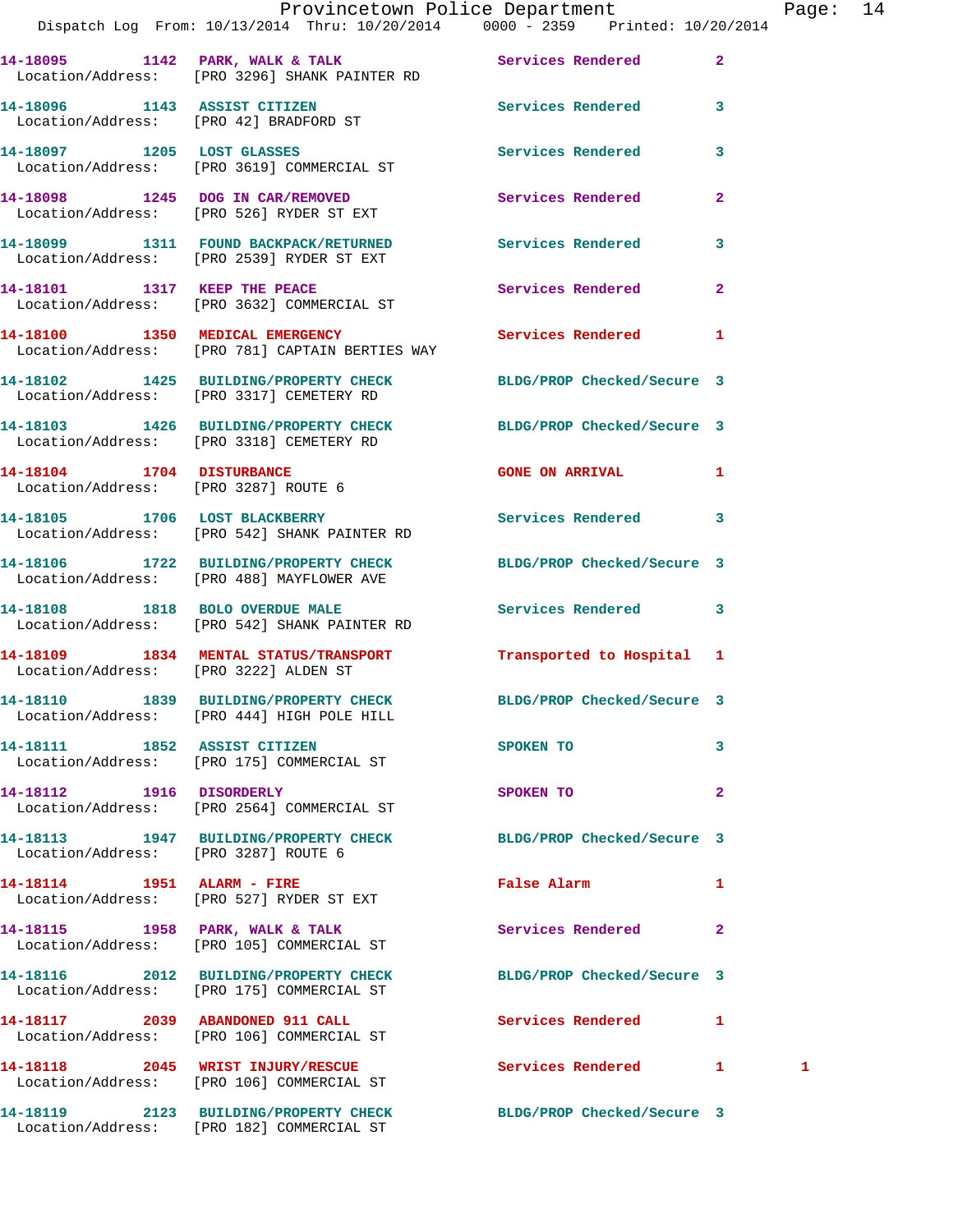|                                                         | 14-18120 2146 PARK, WALK & TALK<br>Location/Address: [PRO 105] COMMERCIAL ST                                     | Services Rendered          | $\mathbf{2}$ |    |
|---------------------------------------------------------|------------------------------------------------------------------------------------------------------------------|----------------------------|--------------|----|
|                                                         | 14-18121 2302 COMPLAINT - STREET PERFORMERS No Action Required 3<br>Location/Address: [PRO 196] COMMERCIAL ST    |                            |              |    |
|                                                         | 14-18122 2304 BUILDING/PROPERTY CHECK BLDG/PROP Checked/Secure 3<br>Location/Address: [PRO 530] SHANK PAINTER RD |                            |              |    |
|                                                         | 14-18123 2308 BUILDING/PROPERTY CHECK BLDG/PROP Checked/Secure 3<br>Location/Address: [PRO 512] PRINCE ST        |                            |              |    |
|                                                         | 14-18124 2329 MV DISABLED<br>Location/Address: ROUTE 6 + SNAIL RD                                                | Services Rendered 2        |              |    |
|                                                         | 14-18125 2353 BUILDING/PROPERTY CHECK BLDG/PROP Checked/Secure 3<br>Location/Address: [PRO 440] HARRY KEMP WAY   |                            |              |    |
| For Date: $10/19/2014$ - Sunday                         |                                                                                                                  |                            |              |    |
|                                                         | 14-18128 0056 BUILDING/PROPERTY CHECK BLDG/PROP Checked/Secure 3<br>Location/Address: [PRO 182] COMMERCIAL ST    |                            |              |    |
|                                                         | 14-18129 0103 MV COMPLAINT<br>Location/Address: [PRO 106] COMMERCIAL ST                                          | No Action Required 2       |              |    |
|                                                         | 14-18130 0108 BUILDING/PROPERTY CHECK BLDG/PROP Checked/Secure 3<br>Location/Address: [PRO 3256] COMMERCIAL ST   |                            |              |    |
|                                                         | 14-18131 0109 LOBBY TRAFFIC<br>Location/Address: [PRO 542] SHANK PAINTER RD                                      | Services Rendered 2        |              | 17 |
|                                                         | Location/Address: [PRO 165] COMMERCIAL ST                                                                        |                            | $\mathbf{2}$ |    |
|                                                         | 14-18133 0125 ALARM - GENERAL<br>Location/Address: [PRO 208] COMMERCIAL ST                                       | No Action Required         | 1            |    |
|                                                         | 14-18134 0141 MEDICAL EMERGENCY<br>Location/Address: [PRO 320] COMMERCIAL ST                                     | Services Rendered          | 1            |    |
|                                                         | 14-18135 0158 BUILDING/PROPERTY CHECK<br>Location/Address: [PRO 3256] COMMERCIAL ST                              | BLDG/PROP Checked/Secure 3 |              |    |
|                                                         | 14-18136 0211 NOISE COMPLAINT<br>Location/Address: [PRO 242] COMMERCIAL ST                                       | SPOKEN TO                  | 3            |    |
|                                                         | 14-18137 0227 BUILDING/PROPERTY CHECK<br>Location/Address: [PRO 16] BRADFORD ST                                  | BLDG/PROP Checked/Secure 3 |              |    |
|                                                         | 14-18138 0253 BUILDING/PROPERTY CHECK<br>Location/Address: [PRO 519] RACE POINT RD                               | BLDG/PROP Checked/Secure 3 |              |    |
|                                                         | 14-18139 0526 BUILDING/PROPERTY CHECK<br>Location/Address: [PRO 1646] WINSLOW ST                                 | BLDG/PROP Checked/Secure 3 |              |    |
|                                                         | 14-18140 0638 ASSIST CITIZEN<br>Location/Address: [PRO 1190] COMMERCIAL ST                                       | No Action Required 3       |              |    |
|                                                         | 14-18141 0651 911 GENERAL/HIP INJURY<br>Location/Address: [PRO 2519] ROUTE 6                                     | Transported to Hospital 1  |              |    |
|                                                         | 14-18142 0723 BUILDING/PROPERTY CHECK<br>Location/Address: [PRO 1778] SHANK PAINTER RD                           | BLDG/PROP Checked/Secure 3 |              |    |
| 14-18143 0743 MV DISABLED<br>Location/Address: RYDER ST |                                                                                                                  | Services Rendered          | $\mathbf{2}$ |    |
|                                                         | 14-18144 0806 SERVICE CALL/IMC                                                                                   | Services Rendered          | 3            |    |
|                                                         |                                                                                                                  |                            |              |    |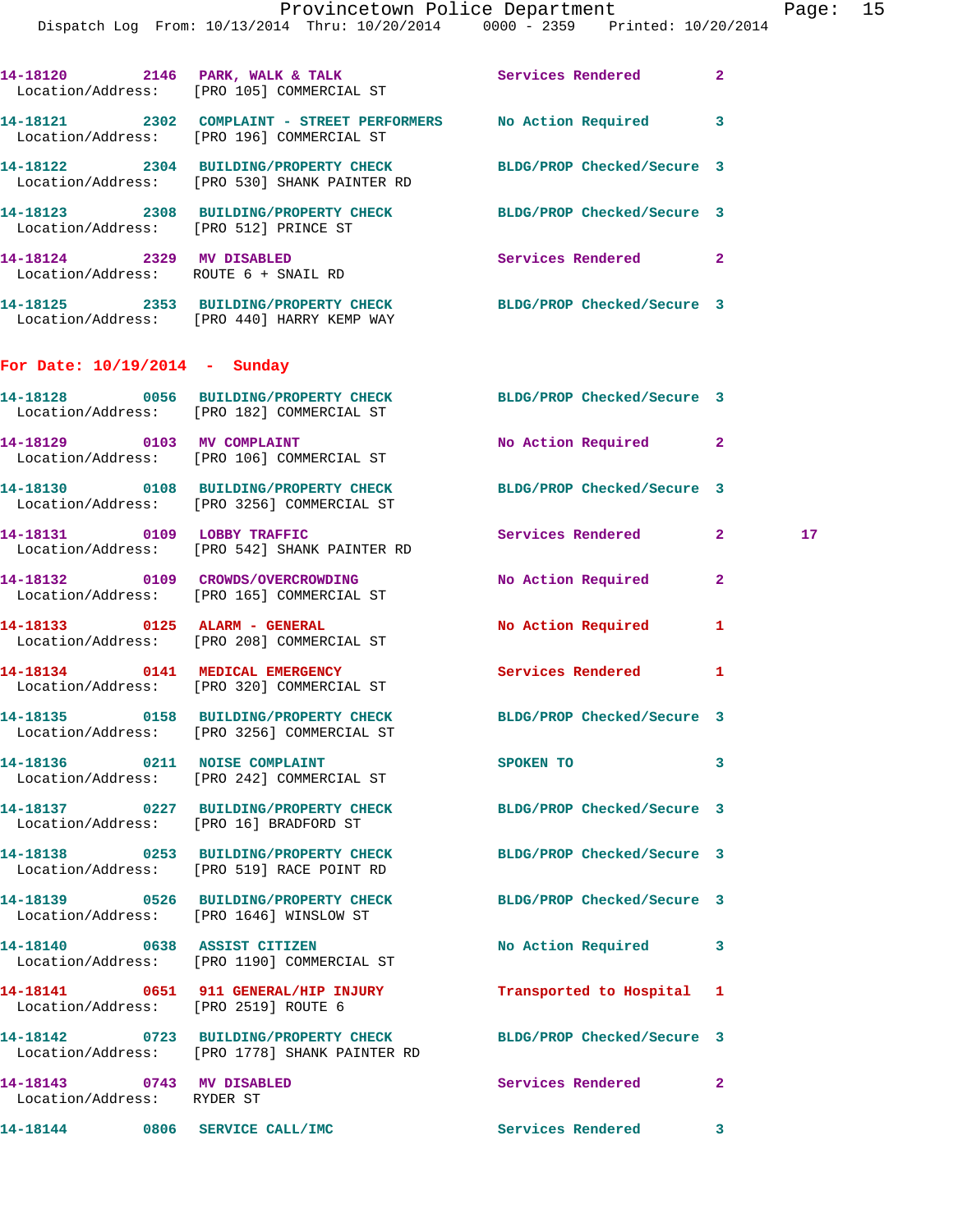|                                                        | Dispatch Log From: 10/13/2014 Thru: 10/20/2014 0000 - 2359 Printed: 10/20/2014                                  | Provincetown Police Department Page: 16 |              |  |
|--------------------------------------------------------|-----------------------------------------------------------------------------------------------------------------|-----------------------------------------|--------------|--|
|                                                        | Location/Address: [PRO 542] SHANK PAINTER RD                                                                    |                                         |              |  |
|                                                        | 14-18145 0853 BUILDING/PROPERTY CHECK BLDG/PROP Checked/Secure 3<br>Location/Address: [PRO 447] JEROME SMITH RD |                                         |              |  |
|                                                        | 14-18146  0946 MV OBSERVANCE / ASSIGNMENT Services Rendered 3<br>Location/Address: HOWLAND ST + BRADFORD ST     |                                         |              |  |
| 14-18147 0953 MV STOP                                  | Location/Address: BRADFORD ST + ANTHONY ST                                                                      | VERBAL WARNING 3                        |              |  |
|                                                        | 14-18148 1018 BUILDING/PROPERTY CHECK BLDG/PROP Checked/Secure 3<br>Location/Address: [PRO 488] MAYFLOWER AVE   |                                         |              |  |
|                                                        | 14-18149 1031 FIRE, OTHER/SMOKE Services Rendered 1<br>Location/Address: [PRO 2416] COMMERCIAL ST               |                                         |              |  |
| Location/Address: COMMERCIAL ST                        | 14-18150 1107 PARK, WALK & TALK 1988 Services Rendered                                                          |                                         | $\mathbf{2}$ |  |
|                                                        | 14-18151 1112 PARK, WALK & TALK 1997 Services Rendered<br>Location: [PRO 3431] LOPES SQUARE                     |                                         | $\mathbf{2}$ |  |
|                                                        | 14-18152 1120 BUILDING CHECK/OPEN DOOR BLDG/PROP Checked/Secure 3<br>Location/Address: [PRO 2] ALDEN ST         |                                         |              |  |
|                                                        | 14-18153 1139 LOST BINOCULARS<br>Location/Address: [PRO 3259] MACMILLAN WHARF                                   | Services Rendered                       | $\mathbf{3}$ |  |
|                                                        | 14-18154 1214 LOST FLIP PHONE<br>Location/Address: [PRO 356] COMMERCIAL ST                                      | Services Rendered                       | $\mathbf{3}$ |  |
|                                                        | 14-18155 1237 ALARM - FIRE<br>Location/Address: [PRO 210] COMMERCIAL ST                                         | Services Rendered                       | 1            |  |
| Location/Address: [PRO 2521] ROUTE 6                   | 14-18156 1312 MV OBSERVANCE / ASSIGNMENT Services Rendered 3                                                    |                                         |              |  |
| Location/Address: ALDEN ST                             | 14-18157 1324 MEDICAL EMERGENCY/ABD PAIN Transported to Hospital 1                                              |                                         |              |  |
| 14-18158 1331 MV STOP<br>Location/Address: BRADFORD ST |                                                                                                                 | <b>VERBAL WARNING</b>                   | 3            |  |
| Location/Address: [TRU] MOSES                          | 14-18159 1335 ASSIST AGENCY / MUTUAL AID Services Rendered                                                      |                                         | 3            |  |
|                                                        | 14-18160 1700 BUILDING/PROPERTY CHECK<br>Location/Address: [PRO 3317] CEMETERY RD                               | BLDG/PROP Checked/Secure 3              |              |  |
|                                                        | 14-18161 1711 MEDICAL EMERGENCY<br>Location/Address: [PRO 1983] COMMERCIAL ST                                   | Transported to Hospital 1               |              |  |
|                                                        | 14-18162 1724 LOST IPHONE<br>Location/Address: [PRO 105] COMMERCIAL ST                                          | Services Rendered                       | 3            |  |
|                                                        | 14-18163 1738 KEEP THE PEACE<br>Location/Address: [PRO 207] COMMERCIAL ST                                       | Services Rendered                       | 2            |  |
| 14-18164 1823 MV STOP                                  | Location/Address: [PRO 1892] SHANK PAINTER RD                                                                   | <b>VERBAL WARNING</b>                   | 3            |  |
|                                                        | 14-18165 1835 BUILDING/PROPERTY CHECK BLDG/PROP Checked/Secure 3<br>Location/Address: [PRO 16] MAYFLOWER AVE    |                                         |              |  |
|                                                        | 14-18166 1835 BUILDING/PROPERTY CHECK Services Rendered 3<br>Location/Address: [PRO 3430] COMMERCIAL ST         |                                         |              |  |
|                                                        | 14-18167 1841 PARKING COMPLAINT / GENERAL Services Rendered<br>Location/Address: [PRO 105] COMMERCIAL ST        |                                         | 3            |  |